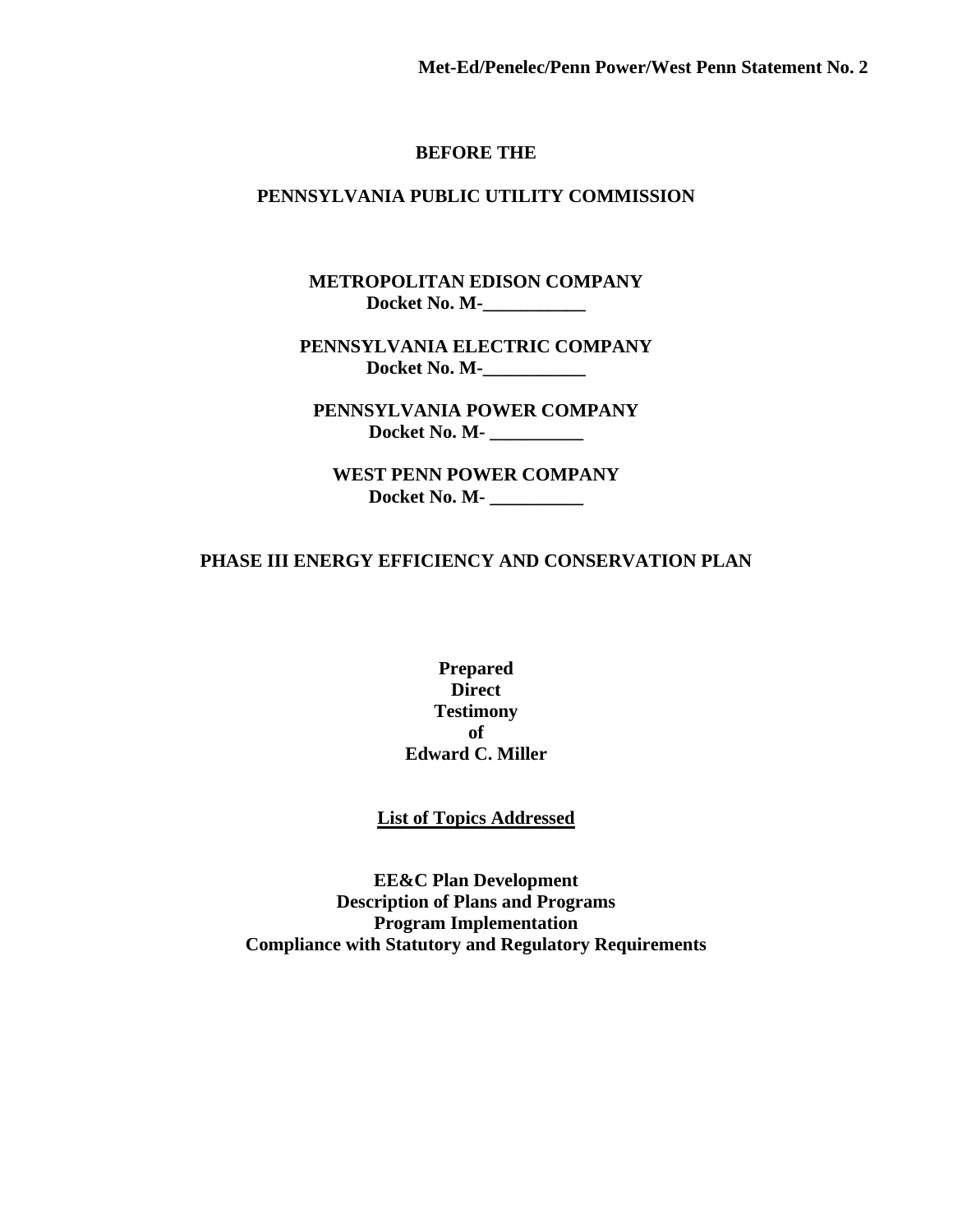- 1 **I. INTRODUCTION AND BACKGROUND**
- 2

#### 3 **Q. PLEASE STATE YOUR NAME AND BUSINESS ADDRESS.**

- 4 A. My name is Edward C. Miller and my business address is 800 Cabin Hill Drive, Greensburg, PA 5 15601.
- 6

#### 7 **Q. MR. MILLER, BY WHOM ARE YOU EMPLOYED AND IN WHAT CAPACITY?**

8 A. I am employed by FirstEnergy Service Company as Manager, Development & Compliance in the 9 Energy Efficiency Department. I am responsible for development and compliance activities 10 related to energy efficiency and conservation ("EE&C") and peak demand reduction ("PDR") 11 programs for the FirstEnergy utilities in Ohio, Maryland, New Jersey, Pennsylvania and West 12 Virginia. This primarily involves the development of programs and filings to meet the 13 FirstEnergy utilities' EE&C and/or PDR requirements and obligations in the various states. I 14 report to the Director, Compliance and Reporting in FirstEnergy's Energy Efficiency 15 Department.

16

#### 17 **Q. WHAT IS YOUR EDUCATIONAL AND PROFESSIONAL BACKGROUND?**

18 A. I hold a Bachelor of Science degree in Electrical Engineering from the University of Pittsburgh. 19 For over seventeen years, I was employed by Allegheny Energy Service Corporation, the service 20 company for Allegheny Energy Inc. ("Allegheny"), which merged in 2011 with FirstEnergy 21 Corp. ("FirstEnergy"). While with Allegheny, I held various engineering, customer service and 22 management positions in Customer Services, Sales & Marketing, Customer Management and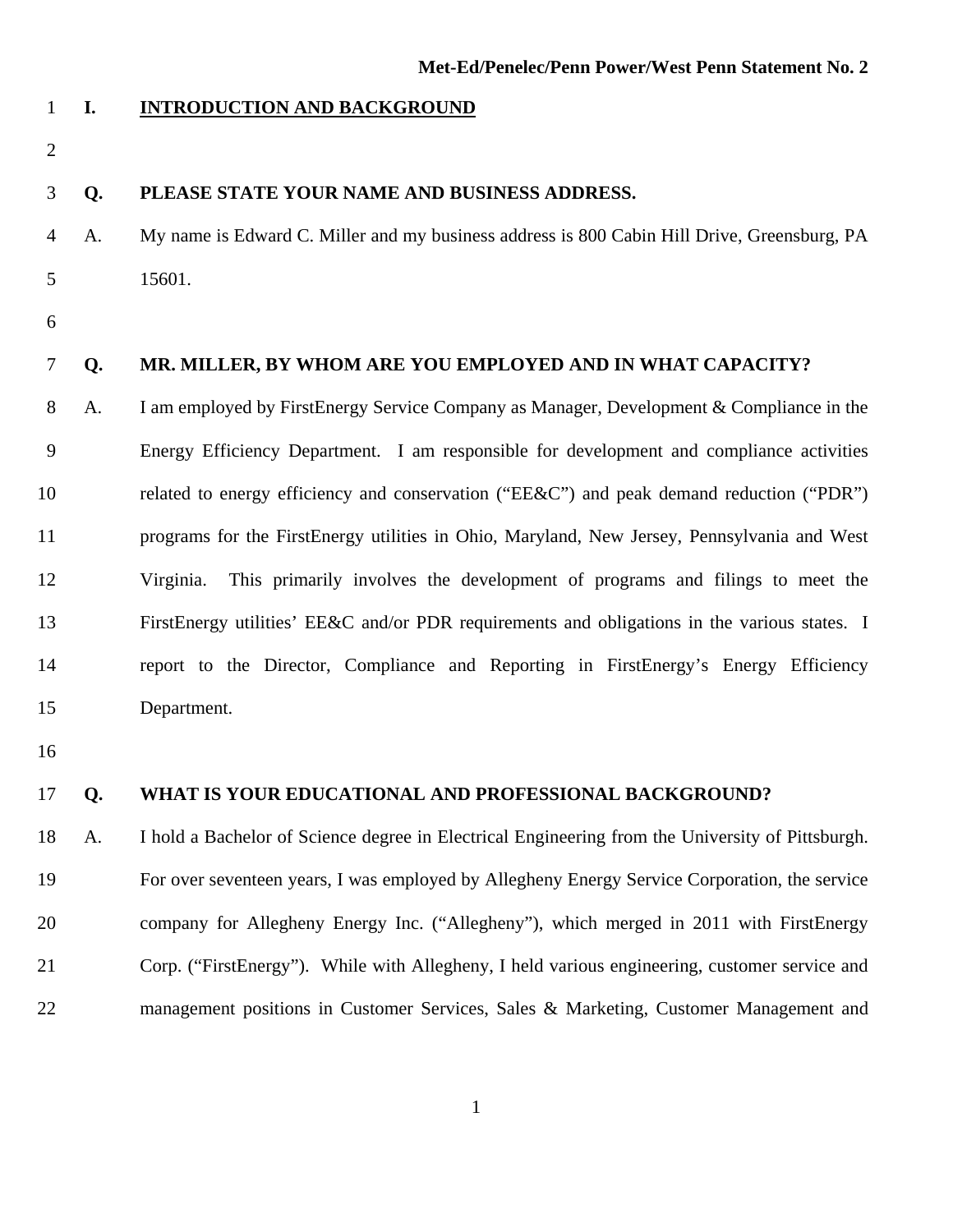- 1 Energy Efficiency departments. After FirstEnergy and Allegheny merged, I was assigned my 2 current position as Manager, Development & Compliance.
- 3

### 4 **Q. PLEASE DESCRIBE YOUR PROFESSIONAL EXPERIENCE RELEVANT TO THE**  5 **TESTIMONY YOU ARE NOW GIVING.**

6 A.Between 2009 and the FirstEnergy-Allegheny merger in 2011, I was involved in the 7 development of EE&C/PDR programs and filings for the utilities formerly owned by Allegheny 8 in Pennsylvania, Maryland and West Virginia. Since completion of the merger, I have been 9 involved in the same activities for the FirstEnergy utilities in West Virginia, Maryland, Ohio and 10 Pennsylvania. I was responsible for the design of the programs included in the Companies' 11 Phase II EE&C plans that were approved by the Commission in Docket Nos. M-2012-2334387 12 (Metropolitan Edison Company or "Met-Ed"), M-2012-2334392 (Pennsylvania Electric 13 Company or "Penelec"), M-2012-2334395 (Pennsylvania Power Company or "Penn Power") 14 and M-2012-2334398 (West Penn Power Company or "West Penn") (collectively, "Phase II 15 Plans"), overseeing the team that designed and developed those plans. I have the same 16 responsibilities related to the EE&C plans being proposed in this proceeding ("Phase III Plans"). 17 In fulfilling my responsibilities, I collaborate with energy efficiency consultants who assist the 18 Companies with program design, implementation and the evaluation, measurement and 19 verification ("EM&V") of programs.

20

#### 21 **Q. ON WHOSE BEHALF ARE YOU TESTIFYING?**

22 A. I am testifying on behalf of Met-Ed, Penelec, Penn Power and West Penn (collectively, the 23 "Companies"). Unless otherwise stated, my testimony equally applies to all four companies.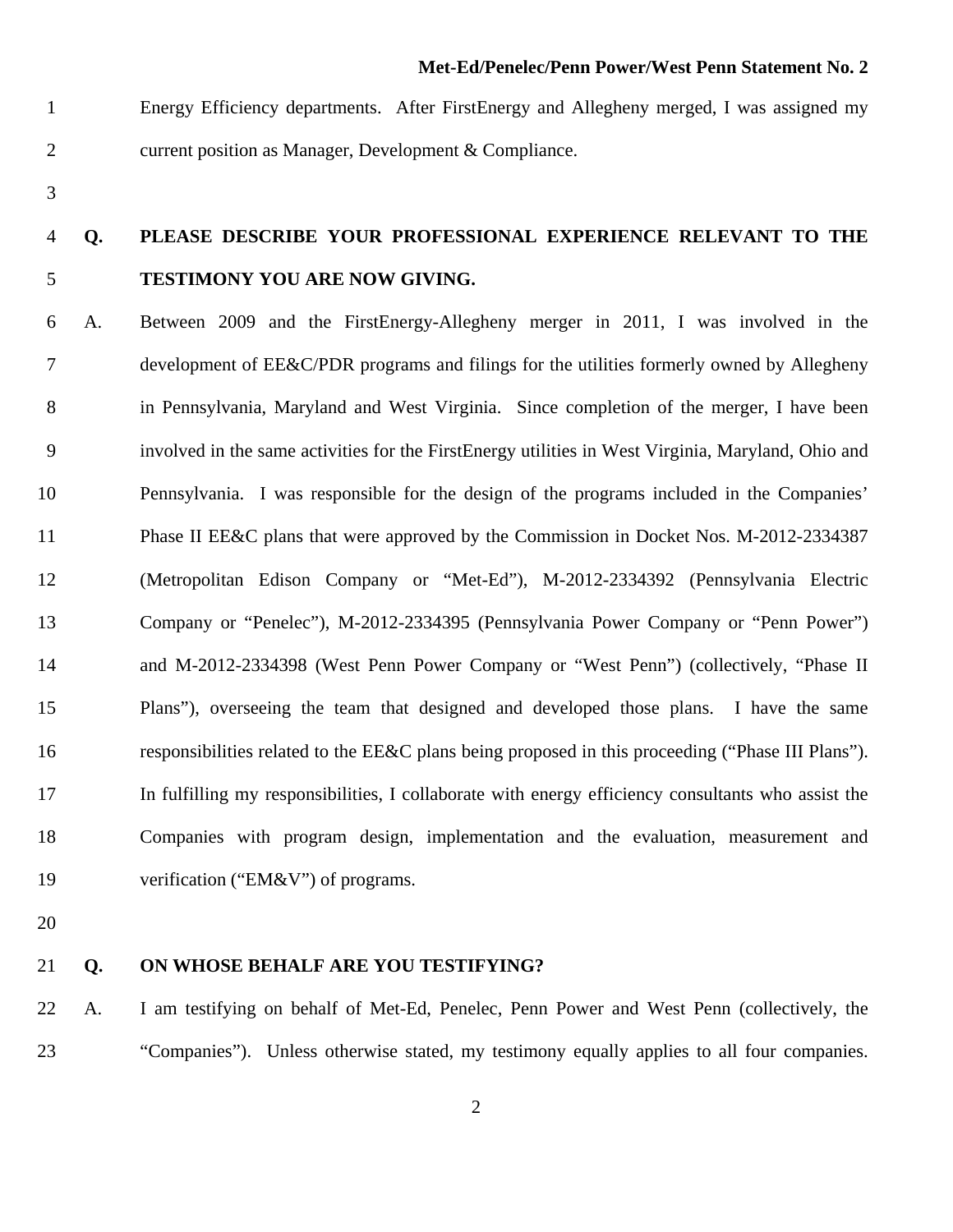1 Further, rather than reiterating what is included in the Companies' Phase III Plans in my 2 testimony, any references to sections of those plans are incorporated as if fully rewritten herein.

3

#### 4 **Q. WHAT IS THE PURPOSE OF YOUR TESTIMONY?**

5 A. The purpose of my testimony is to: (i) summarize the additional EE&C and PDR targets set for 6 the Companies by the Pennsylvania Public Utility Commission's ("Commission") 2015 Implementation Order<sup>1</sup> and the spending limitations for each Company under Act  $129$ ;  $\overset{2}{(ii)}$ 8 describe the development of the Phase III Plans; (iii) summarize the Phase III Plans and the 9 programs included therein; (iv) describe how the Companies plan to implement the programs 10 included in the Phase III Plans; and (v) analyze whether the Phase III Plans comply with all 11 statutory and regulatory requirements, including without limitation the Commission's 2015 12 Implementation Order and its 2016 Total Resource Cost ("TRC") test Order.<sup>3</sup>

13

#### 14 **Q. WHAT WAS YOUR ROLE IN THE DEVELOPMENT OF THE PHASE III PLANS?**

15 A. As I mentioned, I oversaw the team that developed the Phase III Plans. More specifically, my 16 role was to manage the creation of the Phase III EE&C and PDR programs and budgets; evaluate 17 the cost-effectiveness of the Phase III Plans consistent with the Commission's requirements; and 18 optimize the plan components to achieve the EE&C and PDR targets consistent with regulatory 19 requirements and spending parameters.

<sup>1</sup> *Energy Efficiency and Conservation Programs*, Docket No. M- 2014-2424864, Implementation Order (Entered June 19, 2015) ("2015 Implementation Order").

<sup>&</sup>lt;sup>2</sup> Act 129 of 2008 was signed into law on October 15, 2008, and became effective on November 14, 2008. Among other things, the Act created an EE&C Program, codified in the Pennsylvania Public Utility Code at Sections 2806.1 and 2806.2, 66 Pa. C.S. §§ 2806.1 and 2806.2

<sup>&</sup>lt;sup>3</sup> Final Order on the TRC Test for Phase III of Act 129. From the Public Meeting of June 11, 2015, Docket No. M-2015-2468992 (Entered June 22, 2015) ("2016 TRC Order").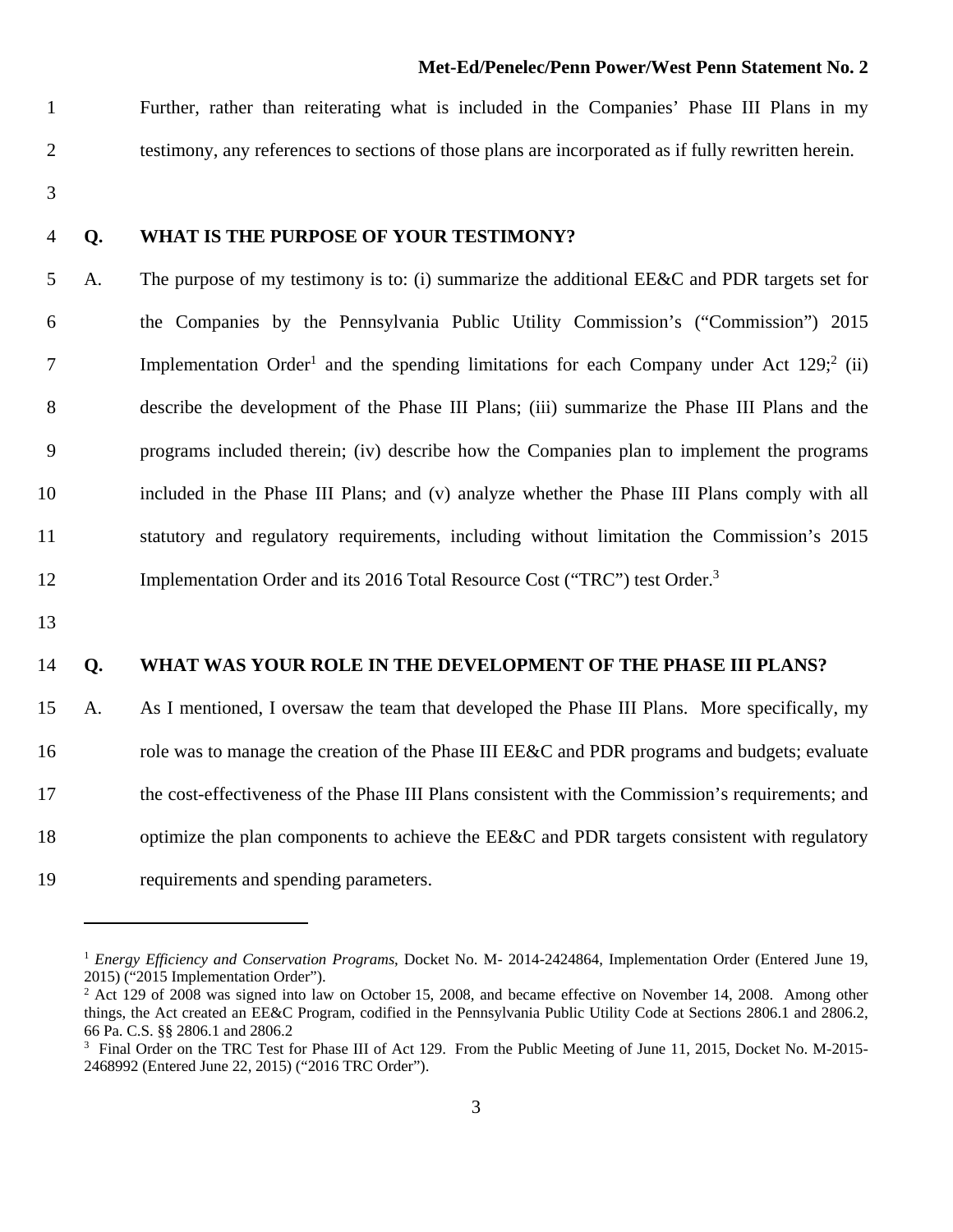### 1 **Q. WHAT DOCUMENTS DID YOU REVIEW BEFORE DESIGNING THE PHASE III**  2 **PLANS?**

3 A. In order to guide the development of the plans, I primarily reviewed the requirements of the 4 Commission's 2015 Implementation Order and the 2016 TRC Order.

5

#### 6 **II. PHASE III EE&C TARGETS AND SPENDING LIMITATIONS**

7

### 8 **Q. DID THE COMMISSION ADOPT ADDITIONAL INCREMENTAL EE&C AND PDR**  9 **TARGETS FOR THE COMPANIES?**

10 A. Yes. The Commission adopted new energy savings targets for each of the Companies. Distinct 11 from Phase II of the Commission's EE&C Program,<sup>4</sup> the Commission also established demand 12 reduction targets for all of the Companies except Penelec. In his testimony, Companies' Witness 13 Dargie discusses the reasons underlying the exclusion of Penelec from this requirement. The 14 energy efficiency and demand reduction targets are set forth in the Commission's 2015 15 Implementation Order, and will be in effect for the period June 1, 2016 through May 31, 2021 16 ("Phase III Period"); although, in its 2015 Implementation Order (at page 35) the Commission 17 established that there is no demand reduction target for the first program year of the Phase III 18 Period.

<sup>4</sup> *Energy Efficiency and Conservation Programs*, Docket Nos. M-2012-2289411 and M-2008-2069887, Implementation Order (entered August 3, 2012) ("Phase II Implementation Order").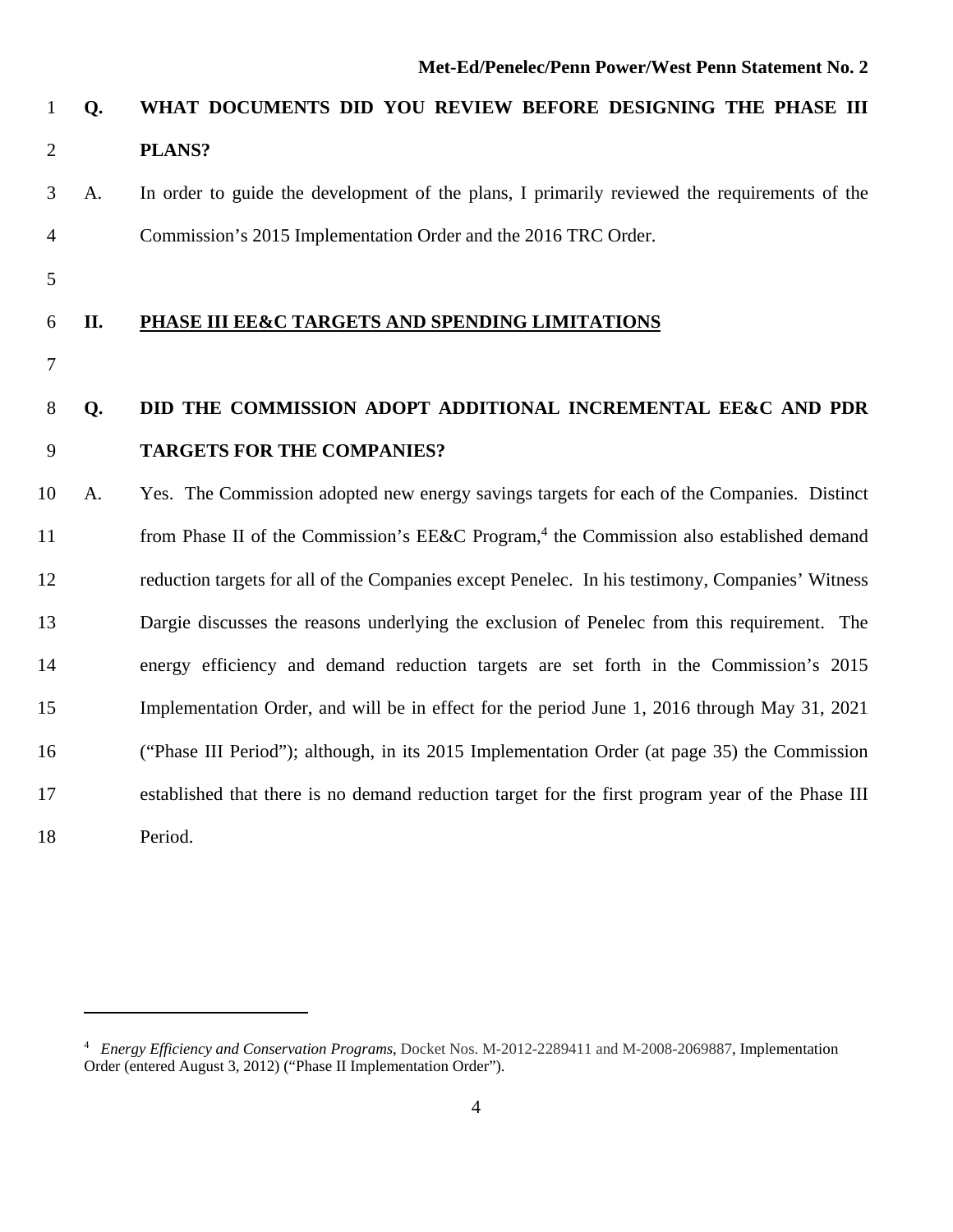### 1 **Q. WHAT ARE THE OVERALL MWH REDUCTION TARGETS THAT EACH OF THE**  2 **COMPANIES MUST ACHIEVE PURSUANT TO ACT 129 AND THE COMMISSION'S**  3 **2015 IMPLEMENTATION ORDER?**

4 A. The following table shows the MWh targets, which represent the total incremental annual 5 savings required by each of the Companies for the Phase III Period:

| <b>EDC</b> Name | <b>Phase III Target MWh</b> |
|-----------------|-----------------------------|
| Met-Ed          | 599,352                     |
| Penelec         | 566,168                     |
| Penn Power      | 157,371                     |
| West Penn Power | 540,986                     |

6

### 7 **Q. WHAT ARE THE MW REDUCTION TARGETS FOR EACH OF THE COMPANIES AS**

### 8 **ESTABLISHED BY THE COMMISSION IN THE 2015 IMPLEMENTATION ORDER?**

- 9 A. The following table shows the MW targets, which represent the average of MW reductions to be
- 10 obtained across all events over the last four years of the Phase III Period:

| <b>EDC</b> Name        | <b>Phase III Target MW</b> |
|------------------------|----------------------------|
| Met-Ed                 | 49                         |
|                        |                            |
| Penelec                |                            |
| Penn Power             | 17                         |
| <b>West Penn Power</b> | 64                         |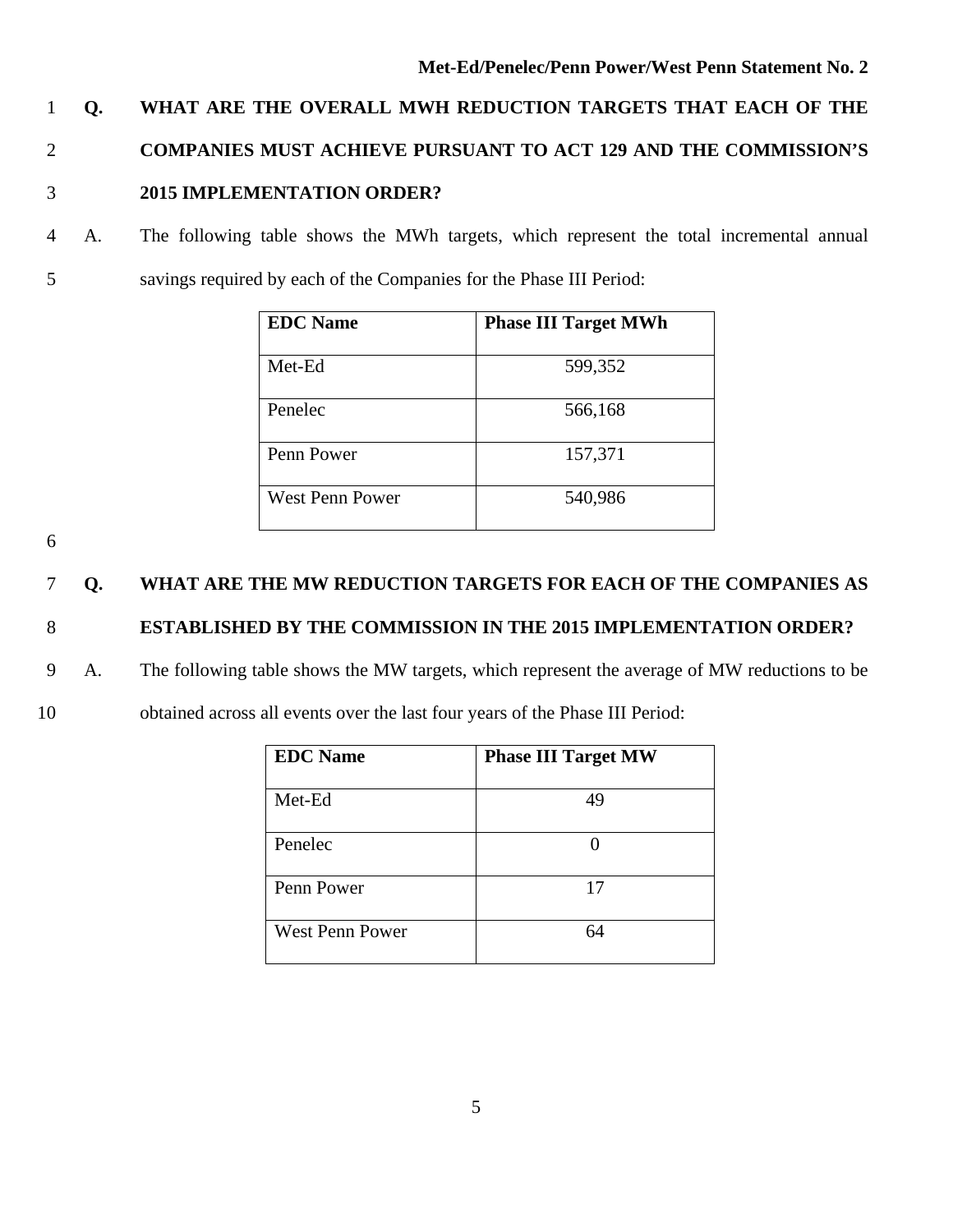### 1 **Q. WHAT ARE THE ANNUALIZED SPENDING LIMITS FOR THE DEVELOPMENT**  2 **AND IMPLEMENTATION OF THE PHASE III PLANS?**

3 A. Act 129 specifies that "The total cost of any plan required under [Act 129] shall not exceed 2% of the electric distribution company's total annual revenue as of December 31, 2006."5 4 5 Consistent with this requirement, the annualized spending limit as established by the  $6$  Commission<sup>6</sup> for each of the Companies is as follows:

7

| <b>EDC</b> Name | <b>Annualized Cost Limit</b> |
|-----------------|------------------------------|
| Met-Ed          | \$24,866,894                 |
| Penelec         | \$22,974,742                 |
| Penn Power      | \$6,659,789                  |
| West Penn Power | \$23,562,602                 |

8

### 9 **Q. HOW MUCH HAS BEEN BUDGETED FOR EACH OF THE COMPANIES'**  10 **PROGRAMS?**

11 A. The proposed budgets for each program included in each Company's Phase III Plan can be found

12 in Appendix C-1. Total portfolio budgets for each Company are also summarized in Appendix

13 E, Table 6c.

 $566$  Pa.C.S. § 2806.1(m).

<sup>6</sup> 2015 Implementation Order, p. 11.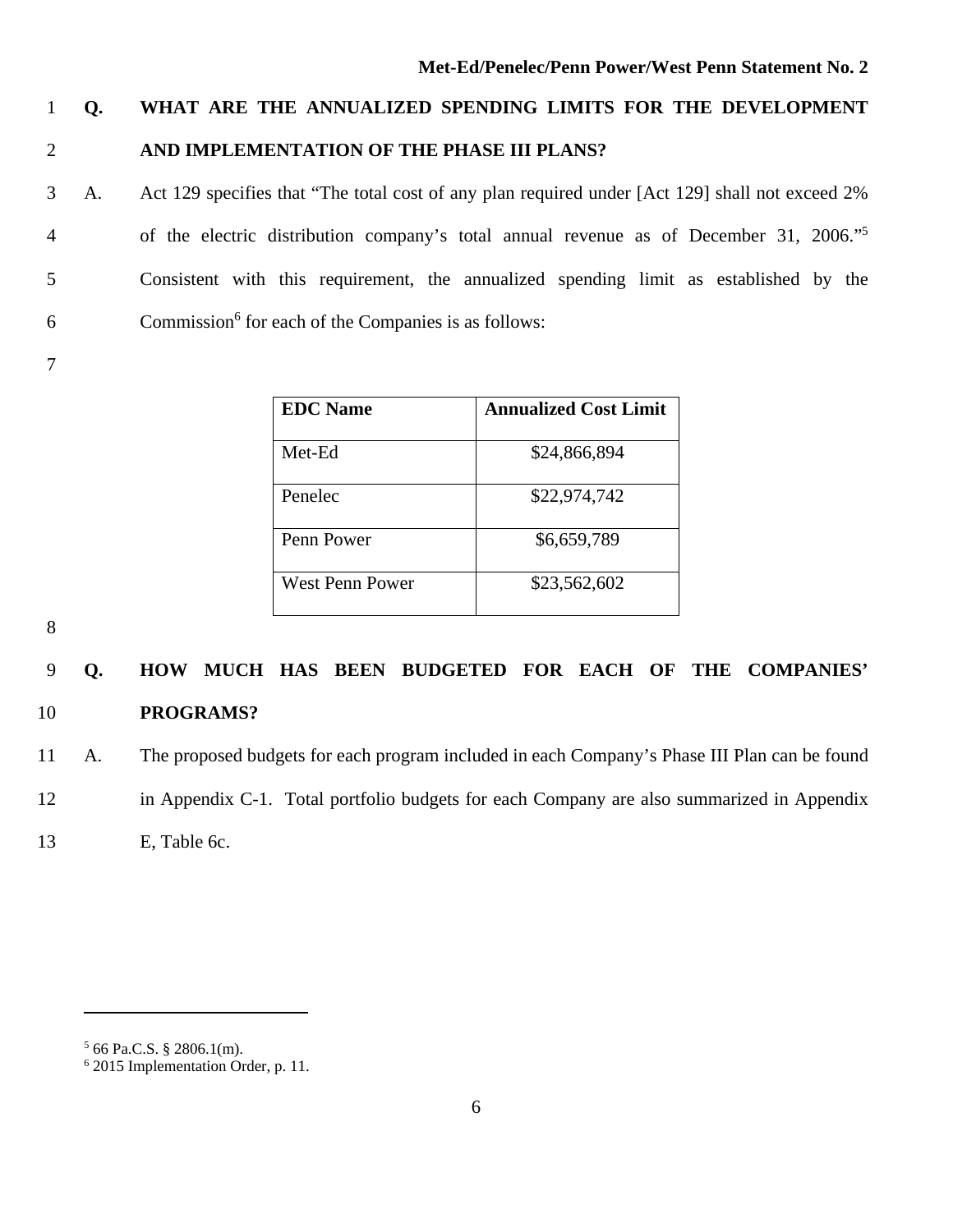### 1 **Q. ARE ANY OF THE COMPANIES CARRYING OVER ANY EXCESS SAVINGS FROM**  2 **THE PHASE II PERIOD?**

- 3 A. Yes. Penn Power is carrying over 4,100 MWhs of excess savings that are projected to be 4 achieved during the Phase II Period. This amount of savings is included in the totals set forth in 5 Appendix E, Table 2 of the Penn Power Phase III Plan.
- 6

#### 7 **III. DEVELOPMENT OF THE PROPOSED PLANS**

8

### 9 **Q. PLEASE DESCRIBE GENERALLY HOW THE COMPANIES' PHASE III PLANS**  10 **WERE DEVELOPED.**

11 A. Sections 1.2 and 3.1 of the Phase III Plans describe how the FirstEnergy plan development team 12 ("EE&C Team") designed the Companies' Phase III Plans. Generally, the EE&C Team 13 reviewed the existing programs and measures in the Companies' Phase II Plans to assess 14 implementation and performance to date. It then reviewed the programs and measures offered 15 by both FirstEnergy and other utilities to establish a universe of programs and measures for 16 consideration. The EE&C Team also reviewed the Pennsylvania Market Potential Study,<sup>7</sup> the 17 Statewide Evaluator's Demand Reduction Market Potential Study,<sup>8</sup> and the 2016 Technical 18 Reference Manual ("TRM"),<sup>9</sup> and consulted with its implementation team and ADM Associates, 19 Inc. ("ADM") -- its energy efficiency consultant and independent EM&V contractor -- in an

<sup>&</sup>lt;sup>7</sup> Act 129 Statewide Evaluator Energy Efficiency Potential for Pennsylvania (Feb. 25, 2015), released via Secretarial Letter, Docket No. M-2014-2424864, (Feb. 27, 2015) ("EE Potential Study").

<sup>&</sup>lt;sup>8</sup> Act 129 Statewide Evaluator Demand Response Potential for Pennsylvania (Feb. 25, 2015), released via Secretarial Letter, Docket No. M-2014-2424864 (Feb. 27, 2015) ("DR Potential Study").

<sup>9</sup> 2016 Final Order updating the Technical Reference Manual, Docket No. M-2015-2469311 (Entered July 8, 2015) ("2016 TRM Order").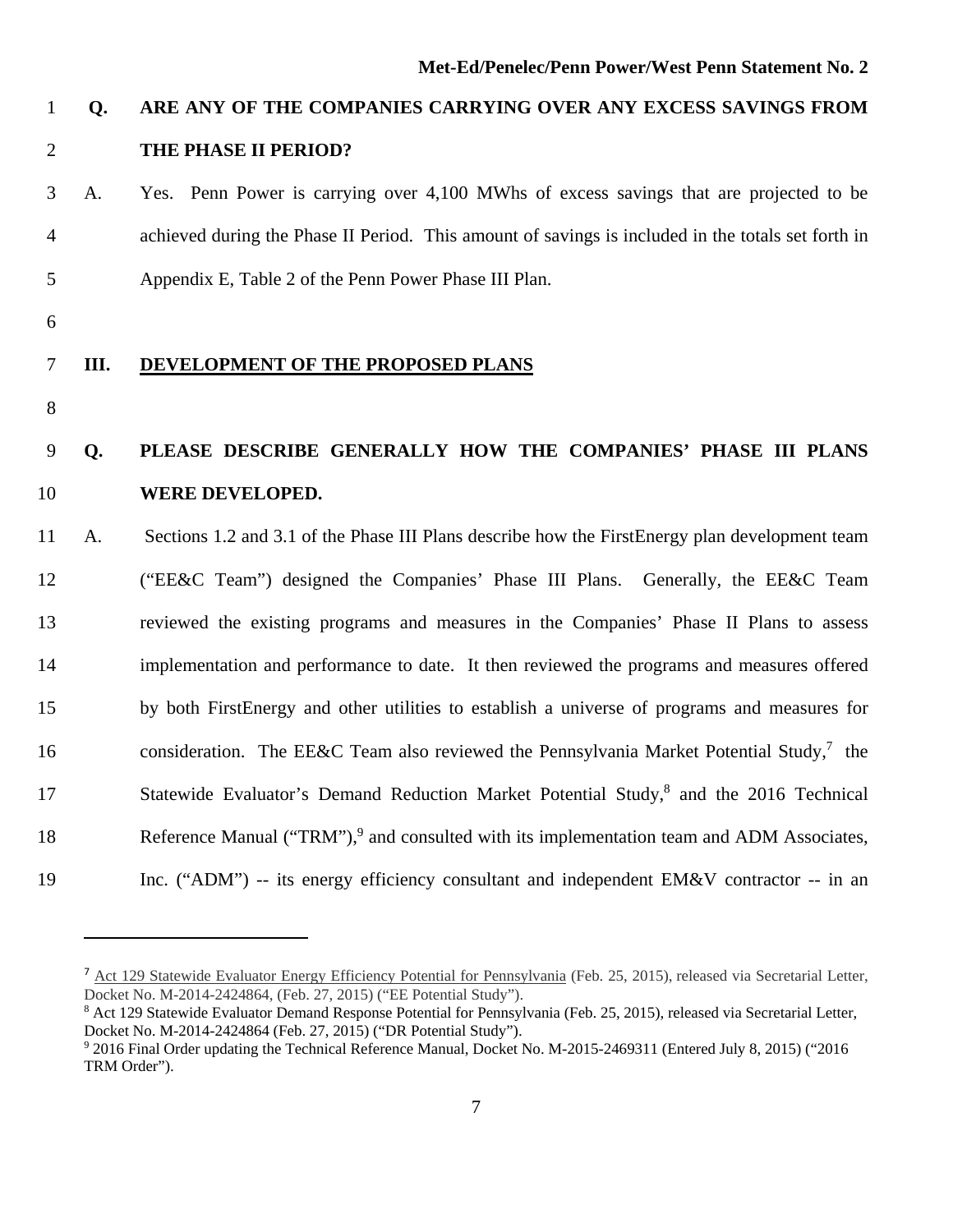1 effort to identify additional opportunities. The EE&C Team considered the program and 2 measure opportunities and completed initial modeling, taking into account: (i) implementation 3 experience through existing programs; (ii) program benefit and cost assumptions; (iii) input from 4 stakeholders, consultants and vendors; (iv) the 2016 TRM; and (v) the EE and DR Potential 5 Studies. Based on this analysis and evaluation, the EE&C Team selected the measures to be 6 included in the Phase III Plans, estimated participation levels and corresponding program and 7 measure savings results, and developed program budgets within the budget constraints 8 established under Act 129's statutory 2% spending cap.

9

### 10 Q. **DURING THE COURSE OF YOUR WORK ON THE DEVELOPMENT OF THE PHASE**  11 **III PLANS, WHAT ASSUMPTIONS WERE MADE?**

12 A. The key assumptions made when developing the Phase III Plans are set forth in Section 1.2 of 13 the Phase III Plans.

14

### 15 **Q. DURING THE DEVELOPMENT OF THE PHASE III PLANS, WAS THE COMPANIES'**  16 **DESIGN STRATEGY DISCUSSED WITH INTERESTED STAKEHOLDERS?**

17 A. Yes.During the stakeholder meetings, the Companies discussed the programs, subprograms and 18 measures that were being considered for the Phase III Plans, as well as the Phase II measures that 19 would be removed from the Phase III Plans. In his direct testimony, Companies' Witness Dargie 20 describes the stakeholder process, as well as other meetings in which the Companies participated 21 during the development of the Phase III Plans.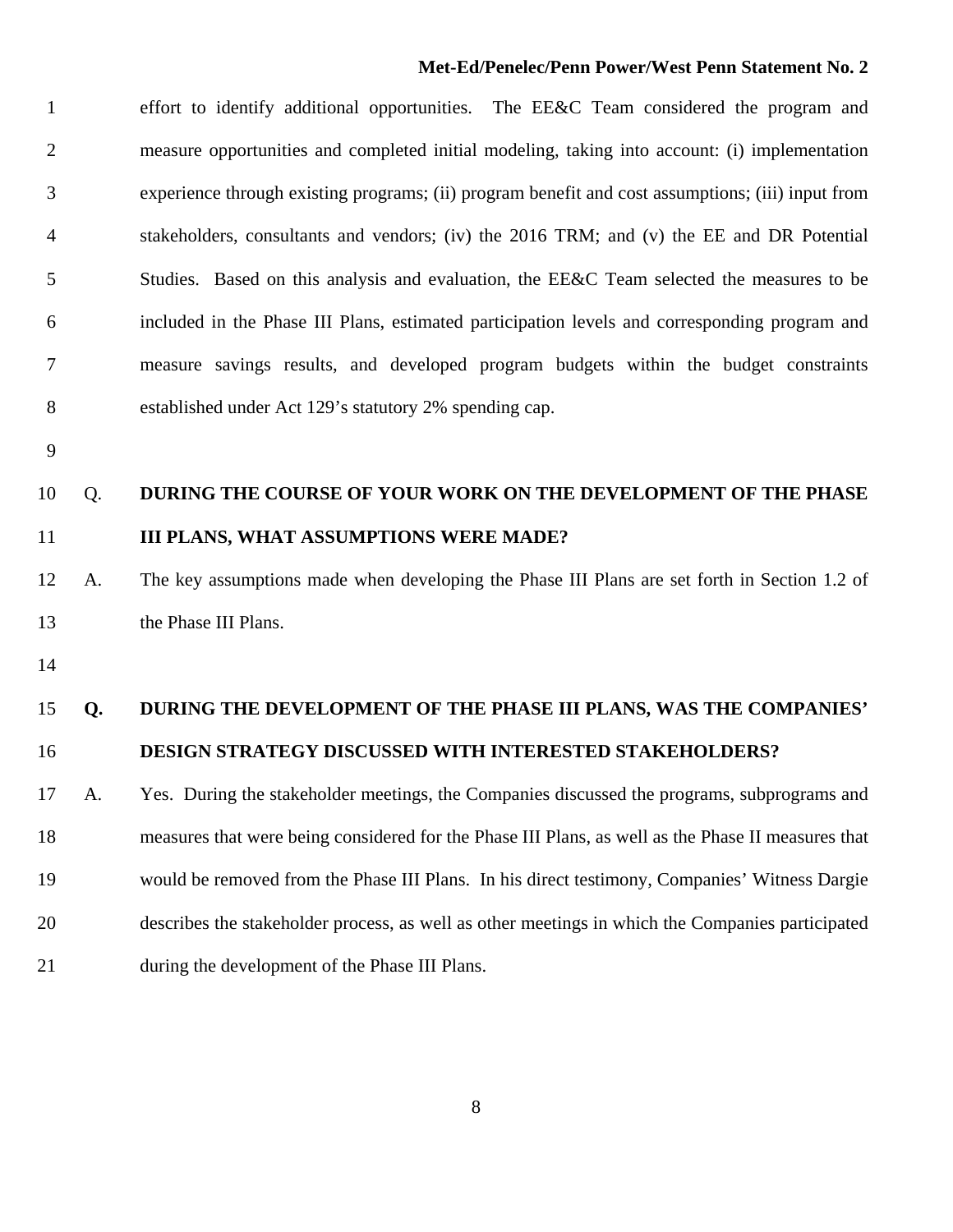#### 1 **IV. SUMMARY OF THE COMPANIES' PHASE III EE&C PLANS**

2

#### 3 **Q. PLEASE PROVIDE A BRIEF OVERVIEW OF THE PHASE III PLANS.**

4 A.Each Company's Phase III Plan is virtually identical to the other Companies' Phase III Plans. 5 They include a portfolio of energy efficiency programs and demand reduction programs, which 6 are designed to achieve the specific reduction targets during the Phase III Period as established 7 by the Commission in its 2015 Implementation Order. Like the Companies' prior EE&C plans, 8 the proposed Phase III Plans include a portfolio of EE&C programs targeted to a variety of 9 customer segments, including: (i) residential (with programs specific to the low-income sector); 10 (ii) small commercial and industrial ("C&I"); (iii) large C&I; and (iv) the 11 Government/Education/Non-profit sector (collectively "G/E/NP sector").

12 Each of the Phase III Plans is generally an extension of the programs and measures included in 13 the Companies' Phase II Plans, with slight modifications to the programs, the elimination of 14 several measures and the addition of new subprograms and measures, including new PDR 15 programs. Also, like the Phase II Plans, the Phase III Plans continue the use of incentive level 16 ranges. Under this approach, the Companies have the ability to adjust rebate levels within the 17 range as market conditions warrant, provided that these adjustments do not increase program 18 costs beyond approved budgets and, further provided, that the Companies discuss potential 19 changes with interested stakeholders. Based on these ranges, the Companies can adjust 20 incentives for the measures or programs to either avoid overpaying for measures, or if it is 21 determined that an incentive is not sufficient, the Companies can increase incentives within the 22 approved range to enhance market response without missing potential opportunities while 23 waiting for resolution through the regulatory process. This allows the Companies to quickly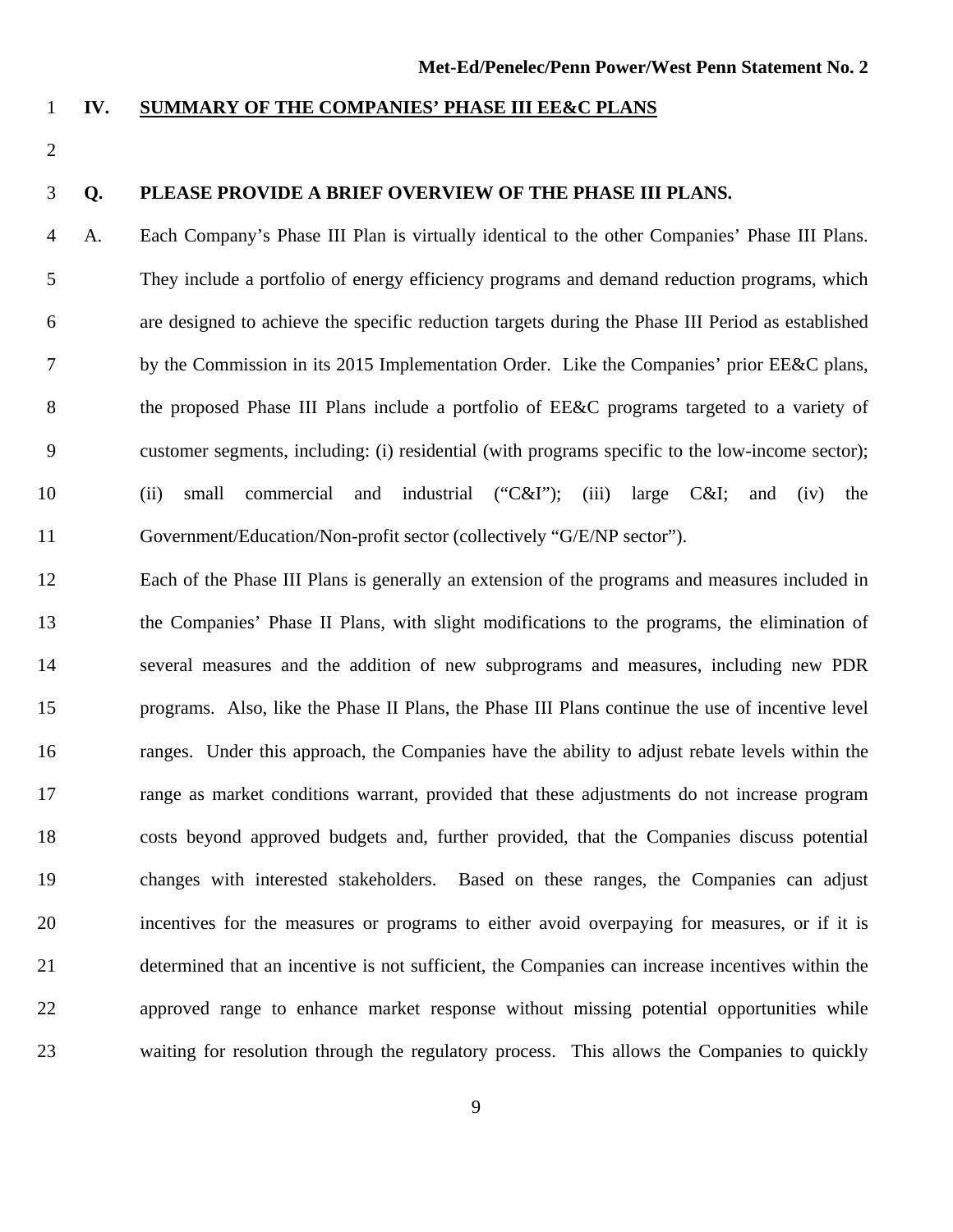- 1 react to changing market conditions, thus, optimizing its efforts to achieve its energy savings 2 goals.
- 3

### 4 **Q. WHY DO THE COMPANIES BELIEVE THAT A STRATEGY TO CONTINUE A**  5 **NUMBER OF THE PHASE II PROGRAMS INTO PHASE III WILL BE SUCCESSFUL**  6 **IN MEETING THE EE&C REDUCTION TARGETS?**

- 7 A. The Phase II Plans are a comprehensive portfolio of proven EE&C programs that created a solid 8 foundation on which to build the Phase III plans.Continuing the Phase II programs not only 9 allows the Companies to build upon the momentum gained during the Phase II Period through 10 program implementation, customer education and marketing efforts, but it also allows them to 11 leverage the experience as well as the implementation practices, procedures and systems that 12 were put in place to support the operation of the programs. The strategy to leverage the Phase II 13 programs was discussed during the stakeholder process.
- 14

### 15 **Q. YOU INDICATED THAT THERE WERE SLIGHT MODIFICATIONS TO THE PHASE**  16 **II PROGRAMS AND CERTAIN MEASURES WERE EITHER ELIMINATED FROM**  17 **OR ADDED TO THE PHASE III PLANS. WOULD YOU PLEASE SUMMARIZE THE**  18 **DIFFERENCES BETWEEN THE PHASE II AND PHASE III PLANS?**

19 A. From a practical perspective, the only significant change between the Phase II and Phase III 20 Plans is the addition of demand reduction programs in the Phase III Plans. All of the Phase III 21 Plans, *including* Penelec's, contain a residential demand response program, while all of the 22 plans, *except* Penelec's, also include C&I demand response programs. There are several other 23 minor changes to programs and measures, which are summarized in the Phase III Plans. A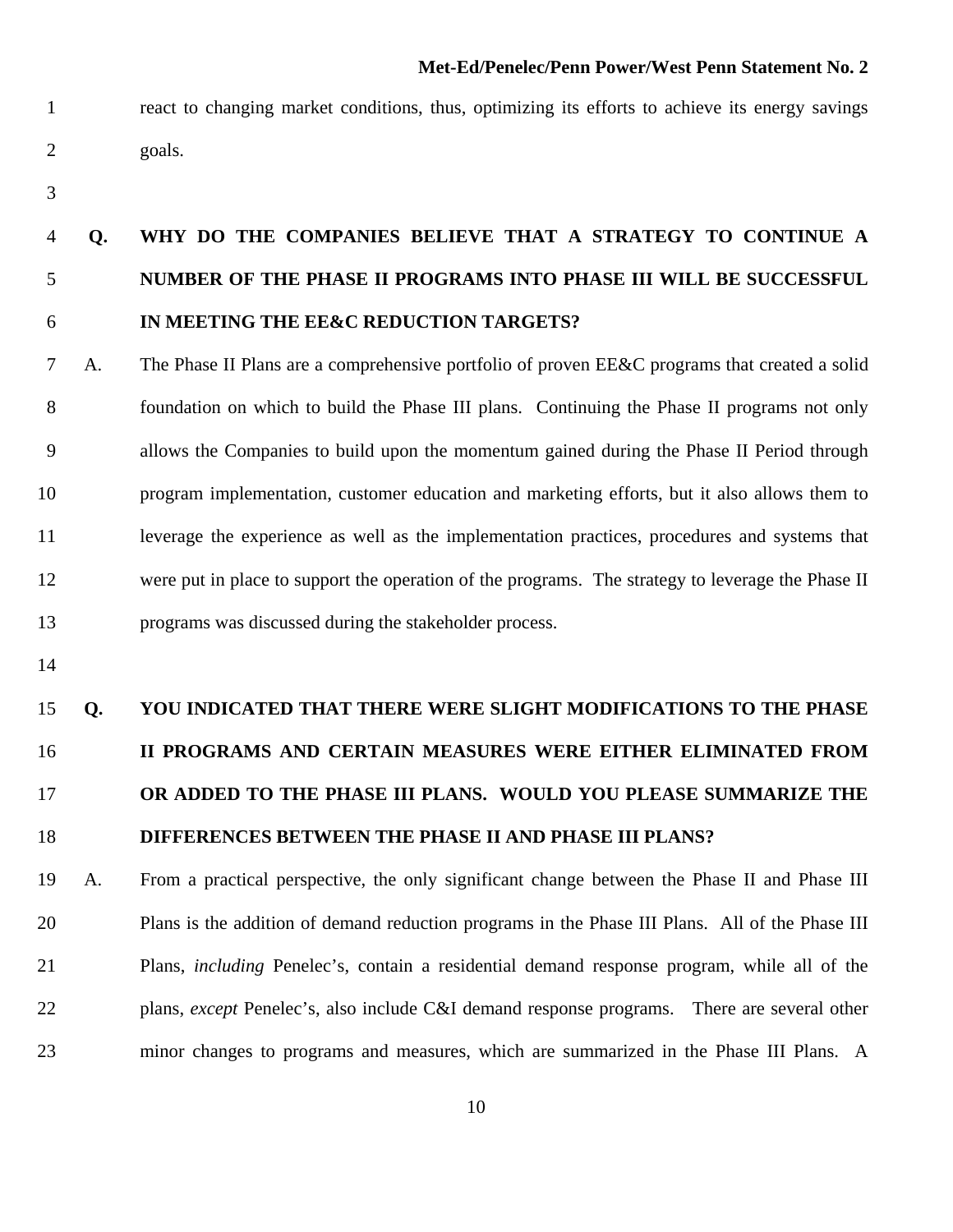1 comparison between the Phase II and Phase III programs is included in Table 1 of the Phase III 2 Plans. A list of measures that have been retained, removed or added for each program for each 3 customer segment can be found in Tables 8, 10, 12 and 14 of the Phase III Plans.

4

### 5 **Q. WHY WERE CERTAIN PHASE II MEASURES EXCLUDED FROM THE PHASE III**  6 **PLANS?**

7 **A.** Phase II measures were eliminated from the Phase III Plans for several basic reasons. Either 8 there was: (i) poor participation or results during Phase II that did not justify incurring the 9 expense to retain the measure in Phase III; and/or (ii) a change in federal standards effectively 10 eliminating the efficient condition; and/or (iii) the savings projections for Phase III were either 11 considered to be very small or non-existent. And, as I previously mentioned, the Companies' 12 reasoning for eliminating certain Phase II measures was discussed during the stakeholder 13 meetings.

14

#### 15 **Q. HOW MANY MEASURES ARE INCLUDED IN EACH OF THE PHASE III PLANS?**

16 A.There are over 150 unique measures included in each of the Phase III Plans. Appendix D-4 in 17 each of the plans lists the measures selected. These measures were selected after taking into 18 account the Companies' implementation experience during Phase II, program and measure 19 savings and cost assumptions, input from interested parties, and Commission directives included 20 in various Commission orders, including those related to the 2016 TRM and the EE and DR 21 Potential Studies.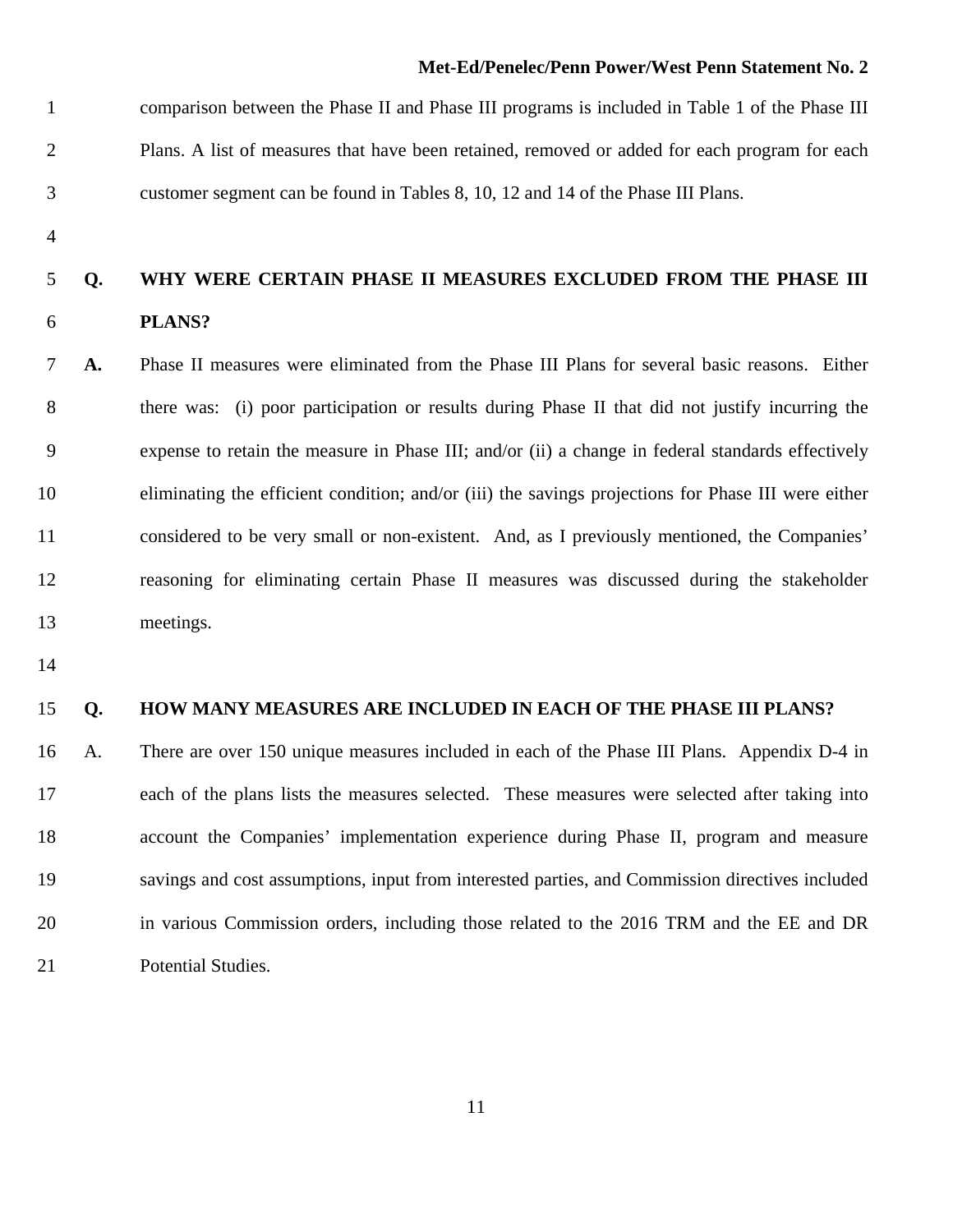#### 1 **V. PROGRAMS**

2

#### 3 **Q. WHAT PROGRAMS ARE THE COMPANIES PROPOSING FOR PHASE III?**

- 4 A. Each of the programs included in the Phase III Plans are described in detail in Section 3 of each 5 Company's plan. And, as I explain later in my testimony, the combination of these programs 6 provides benefits to all classes and optimizes the program mix in a manner that achieves a 7 portfolio TRC Benefit/Cost ratio of over 1.0 for each of the Companies' Phase III Plans.
- 8

### 9 **Q. PLEASE DESCRIBE THE RESIDENTIAL PROGRAMS THAT ARE INCLUDED IN**  10 **THE PHASE III PLANS.**

11 A.The Companies are proposing the following programs for Residential customers: (i) Appliance 12 Turn-In Program; (ii) Energy Efficient Products Program; and an (iii) Energy Efficient Homes 13 Program. Each of these residential programs includes numerous subprograms, which are 14 summarized in Tables 7 and 8 and are more fully described in Section 3.2 of the Phase III Plans. 15 Generally, the residential programs were designed with a progression from general to specific. 16 Home energy kits, energy usage reports and home energy audits are expected to serve as a 17 "portal" (but not a requirement) for the other programs, because they serve a dual purpose of 18 providing customers with both energy efficiency education and information regarding other 19 potential energy savings opportunities and specific energy savings measures or 20 recommendations. The energy efficiency programs then address the higher first cost of energy 21 efficient appliances and products by providing rebates to overcome cost barriers and tap a variety 22 of delivery channels and vendors. The Companies have also included a behavioral demand 23 response program for residential customers with smart meters. Through this program, the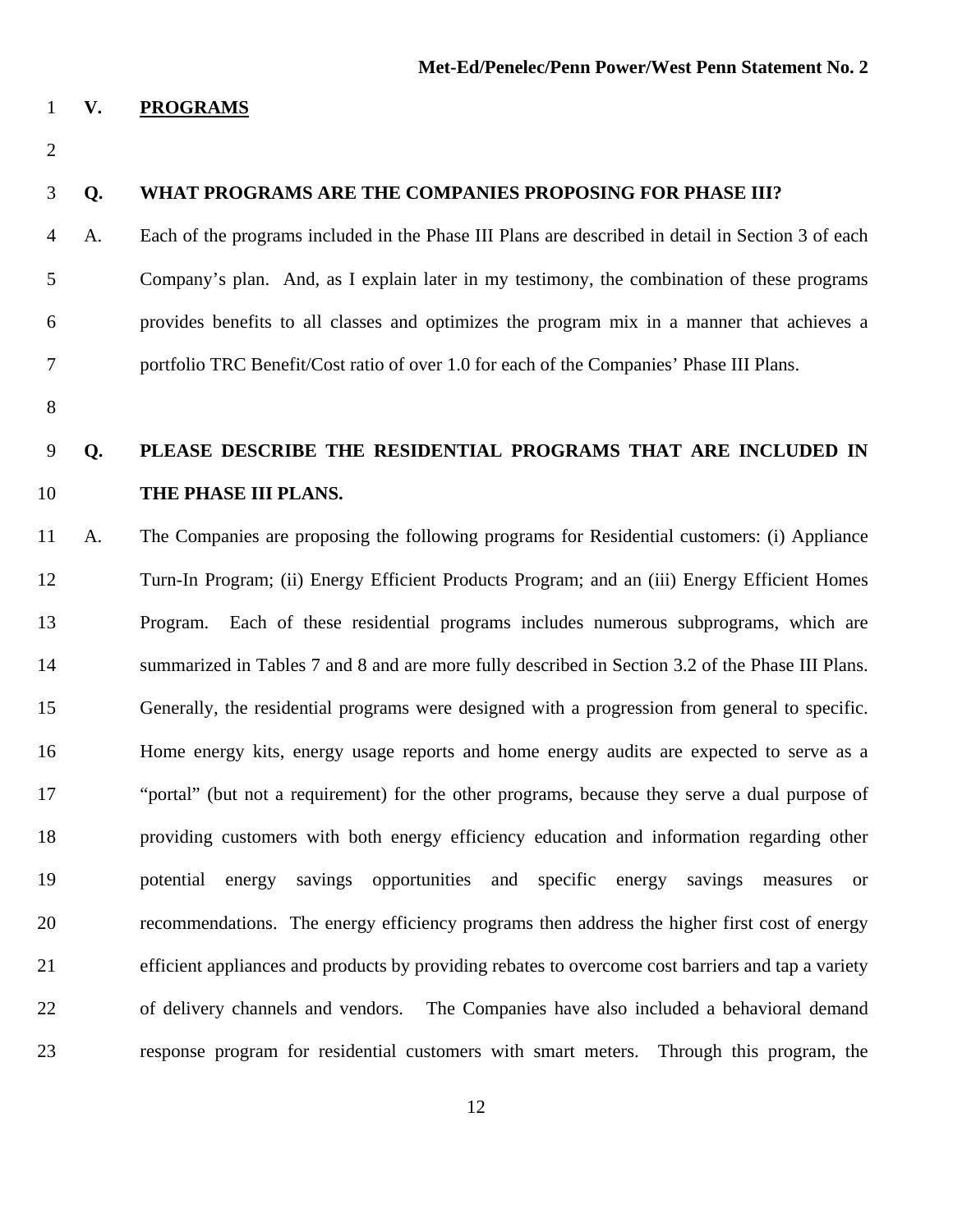1 Companies will provide notification messages to motivate customers to reduce usage during 2 demand reduction events. The program will also provide post-event customer feedback about 3 the customer's usage performance during the event and recommendations to reinforce their usage 4 reduction behavior in future demand reduction events. While not specifically targeted, low-5 income customers are also eligible for this demand response program.

6

### 7 **Q. DO THE PHASE III PLANS INCLUDE PROGRAMS THAT ARE DESIGNED FOR**  8 **RESIDENTIAL LOW-INCOME CUSTOMERS?**

9 A.Yes.Basic, enhanced and comprehensive services and education will be offered in the low-10 income sector so as to afford households the opportunity to better manage and control their 11 energy spending. The Companies are proposing a Low-Income Energy Efficiency Program, 12 which includes the following subprograms: (i) Energy Efficiency Kits; (ii) Weatherization; (iii) 13 Multi-family/ Low-Income Low-Use Single Family; (iv) Low-Income Behavioral; (v) Low-14 Income New Homes; (vi) Low-Income Appliance Rebate; (vii) Low-Income Appliance Turn In; 15 and (viii) Low-Income School Education. Similar to the general residential sector programs, the 16 low-income customer sector programs are also designed with a progression from general to 17 specific in an effort to make EE&C programs and services available to all low-income customers 18 with various spending limits. The Companies will provide no-cost home energy kits, school 19 education and customized energy usage reports providing low-income customers with energy 20 efficiency recommendations or directly providing basic energy savings measures or energy 21 efficiency education. They will also provide recommendations and information regarding other 22 energy efficiency related services that may be available to these customers. Audits and 23 appliance replacement will be targeted to promote energy efficiency in multi-family or single-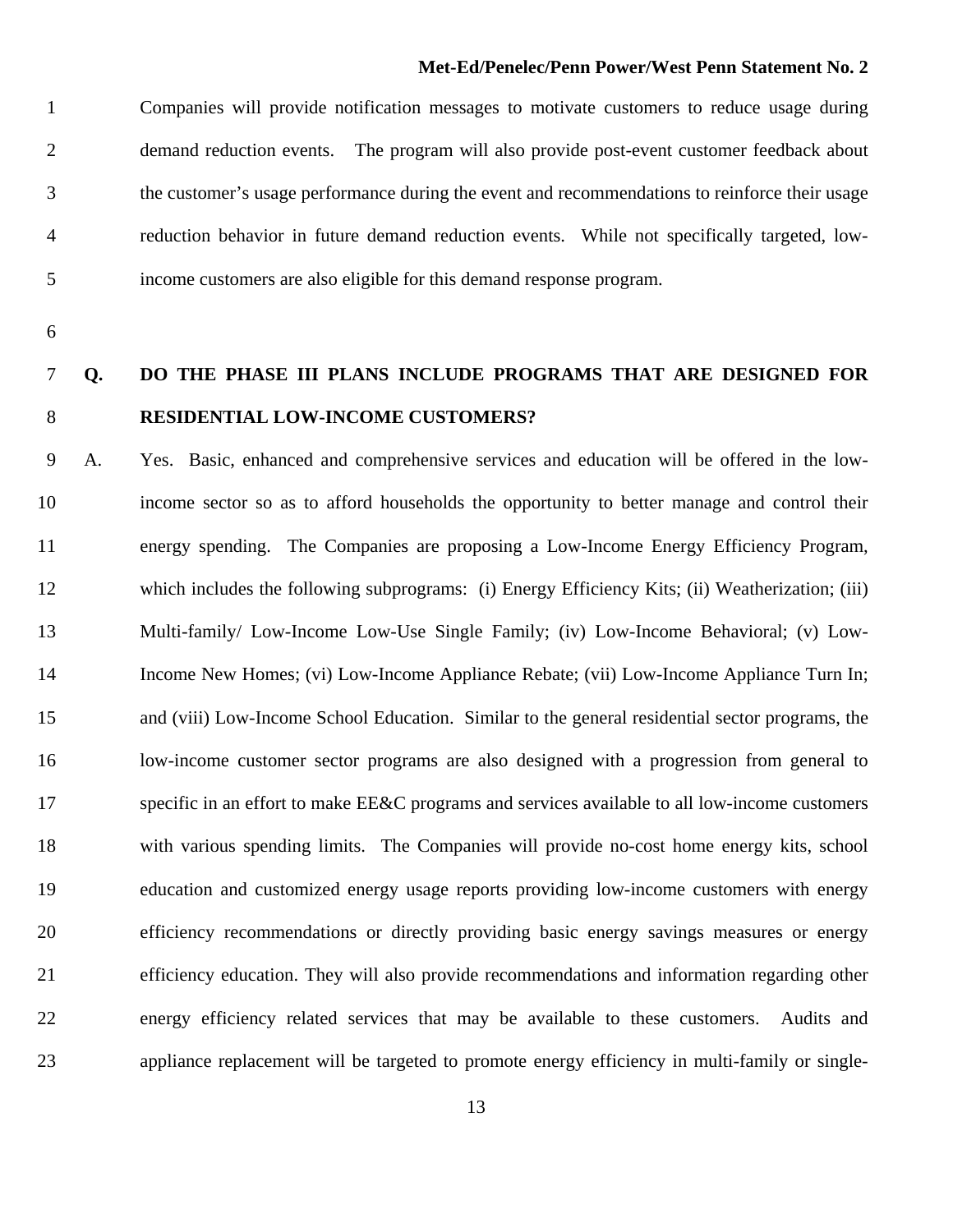1 family homes that are not eligible for services under the Weatherization subprogram. Appliance 2 rebate and appliance turn-in programs will also be targeted to promote adoption of these 3 measures and to help identify new low-income customers. And, the Companies are continuing 4 the Weatherization program where the Companies will complete additional comprehensive 5 weatherization services or expand the measures provided to customers under the Companies' 6 existing Low-Income Usage Reduction Program ("LIURP"). Details surrounding the Low-7 Income Energy Efficiency Program and each of the low-income subprograms can also be found 8 in Section 3.2 of the Phase III Plans.

9

### 10 **Q. ARE THE LOW-INCOME PROGRAMS SPECIFICALLY TARGETED TO LOW-**11 **INCOME CUSTOMERS?**

12 A. Yes. In accordance with the Commission's 2015 Implementation Order (at page 69), savings 13 counted towards the low-income target may only come from specific low-income programs or 14 low-income verified participants in multi-family housing programs. The Companies have 15 designed the Low-Income Energy Efficiency Program and each of the low-income subprograms 16 to meet this requirement. The Energy Efficiency Kits and Low-Income Behavioral subprograms 17 will continue to be specifically targeted to known low-income customers as they were under the 18 Phase II Plans. Energy efficiency education and materials provided under these subprograms 19 will also be customized for the low-income sector. Also, similar to the Phase II Plans, the 20 Weatherization subprogram is designed to capture electric energy savings as part of the delivery 21 of the Company's LIURP, by tapping the considerable expertise and existing infrastructure of 22 LIURP contractors comprised of both Community Based Organizations ("CBOs") and private 23 contractors, who specifically target low-income customers. The LIURP program has offered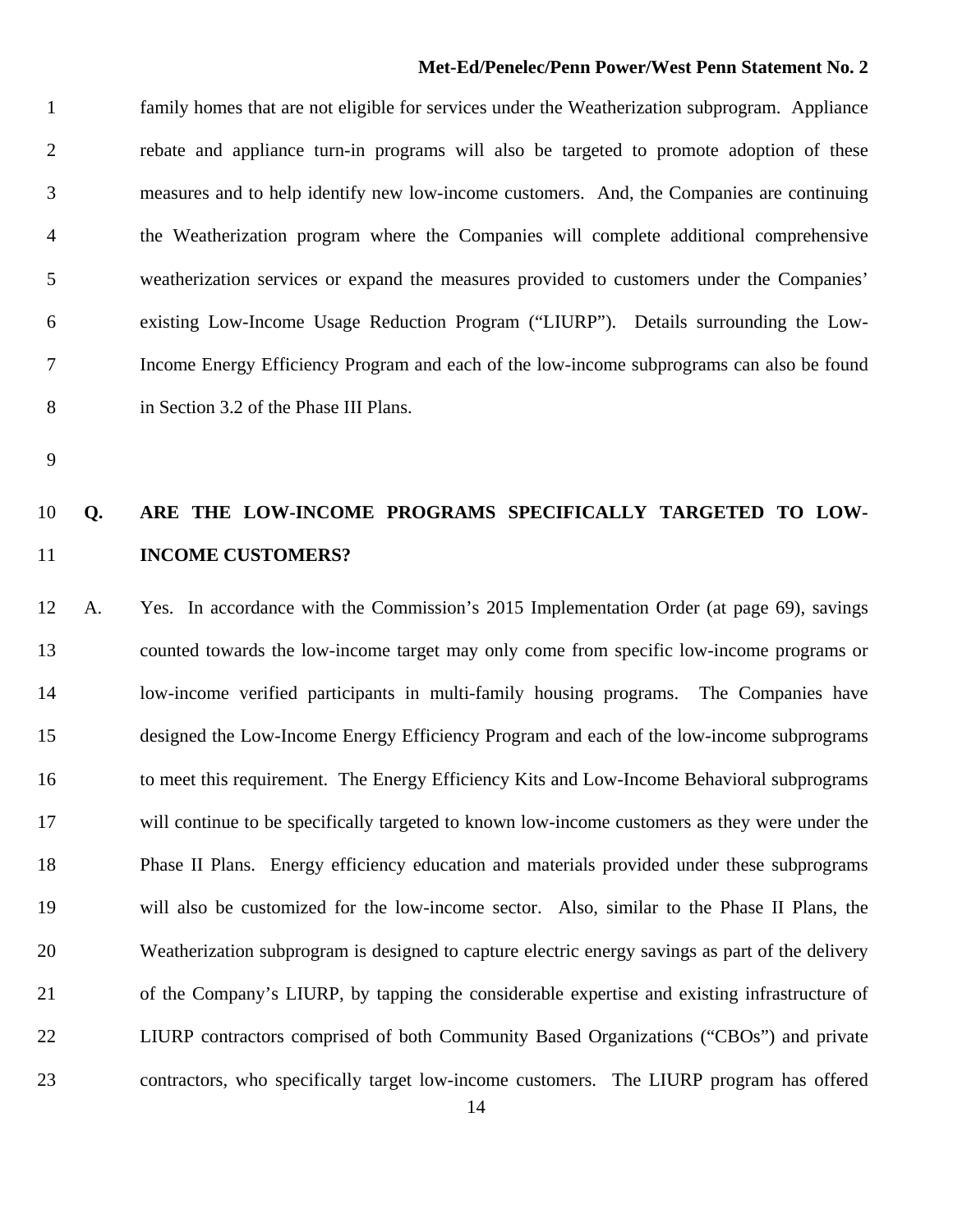1 comprehensive energy efficiency services to eligible Pennsylvania households since 1988. This 2 aspect of the Phase III Plan continues to enhance and accelerate the deployment of services to 3 LIURP-eligible households by providing additional measures and services to achieve more 4 savings in each visit or through additional home treatments. The Multi-family/ Low-Income 5 Low-Use Single Family subprogram is new for Phase III and will specifically target multi-family 6 or single family homes that are not eligible for services provided under the Weatherization 7 subprogram. This subprogram will be closely coordinated with the Weatherization subprogram 8 to avoid duplicating efforts or services targeted to qualified low-income customers. Under the 9 Low-Income New Homes subprogram, also new for Phase III, the Company will work with 10 Pennsylvania Housing Finance Authority ("PHFA") and other entities to provide incentives for 11 the construction of new energy efficient housing for qualified low-income customers. Under the 12 Low-Income Appliance Rebate and Low-Income Appliance Turn In subprograms, also new for 13 Phase III, the Companies will target low-income customers through specific marketing and 14 outreach activities. In Phase II, the Companies evaluation, measurement and verification of the 15 general residential programs identified that there was low-income customer participation in these 16 programs. The Companies plan to offer enhanced rebates under these low-income subprograms 17 to contribute more towards the incremental cost of energy efficiency measures for qualified low-18 income customers and to help identify new low-income customers to which the Companies can 19 target additional services under the other low-income subprograms. Finally, the Low-Income 20 School Education program will specifically target schools that have a higher percentage of low-21 income families as identified through the assisted lunch program in an effort to reach low-22 income families and make them more aware of potential energy savings opportunities.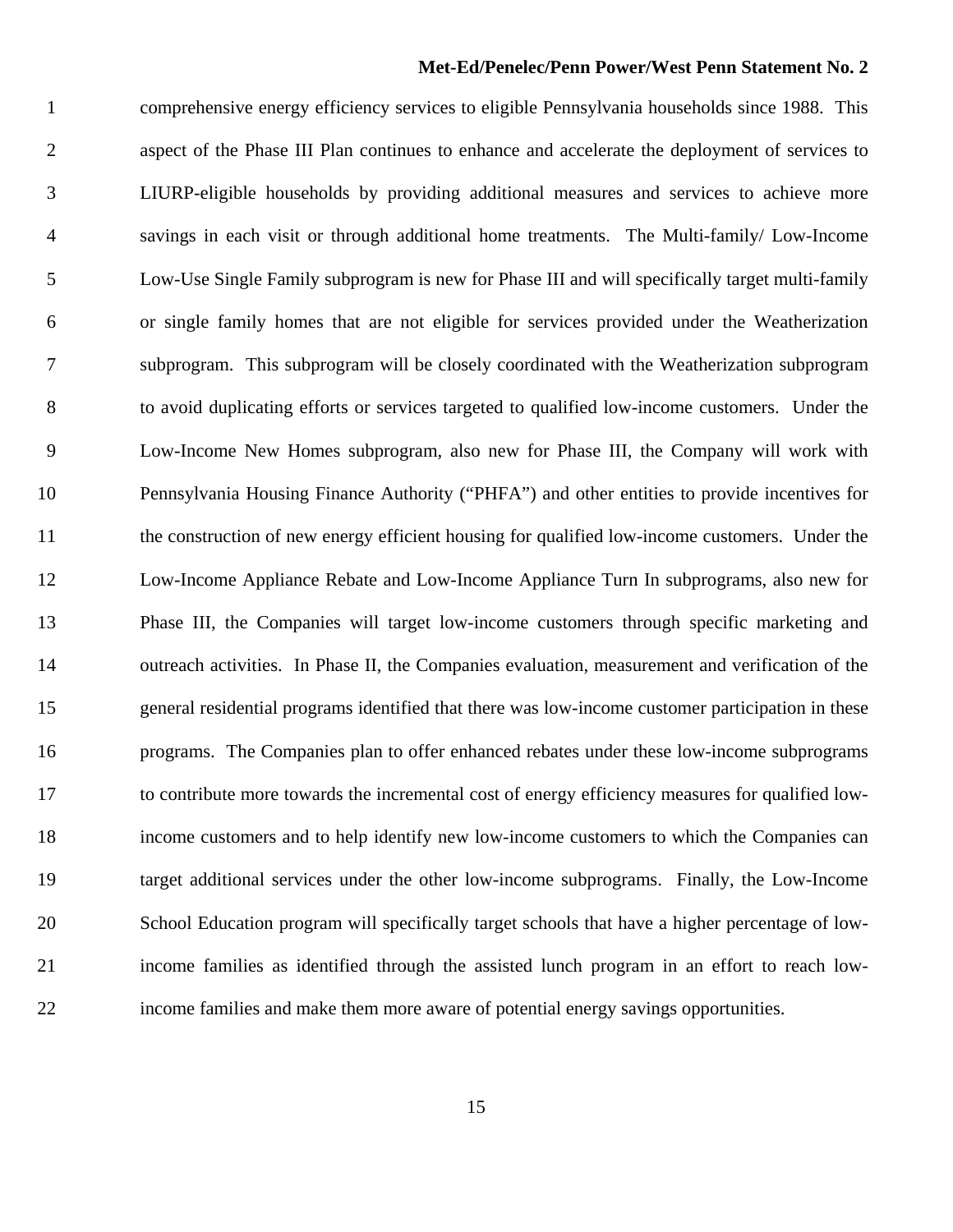### 1 **Q. DO THE COMPANIES' PHASE III PLANS INCLUDE SPECIFIC ENERGY**  2 **EFFICIENCY MEASURES FOR HOUSEHOLDS AT OR BELOW 150% OF THE**  3 **FEDERAL POVERTY INCOME GUIDELINES?**

- 4 A. Yes. Act 129 requires that each EE&C plan include specific energy efficiency measures for 5 households at or below 150% of the federal poverty income guidelines in proportion to that  $\epsilon$  sector's share of the total energy usage in the EDC's service territory.<sup>10</sup> As explained in Section 7 9.1.3 of the Phase III Plans, each Company's plan exceeds this requirement.
- 8

### 9 **Q. HOW WILL THE COMPANIES TRACK THE RESULTS FROM THE LOW-INCOME**  10 **SPECIFIC PROGRAMS?**

## 11 A. The Companies have processes and procedures already in place that successfully tracked the 12 results from both the Phase I and Phase II EE&C plans. The Companies will continue these 13 processes and procedures and will specifically track the participation in the Low-Income 14 programs consistent with how they track participation in the other non-low-income programs. 15 Section 5 of the Phase III Plans describes the Companies' reporting and tracking systems.

16

### 17 **Q. SOME OF THE SUBPROGRAMS BEING OFFERED TO THE GENERAL**  18 **RESIDENTIAL CUSTOMER ARE ALSO BEING OFFERED TO THE LOW-INCOME**

#### 19 **CUSTOMER. ARE THERE ANY DISTINCTIONS BETWEEN THE TWO?**

20 A. Yes. The Companies will develop marketing materials and complete outreach activities that are 21 specifically designed to target low-income customers and to encourage these customers'

 $10$  66 Pa. C.S. § 2806.1(b)(1)(i)(G).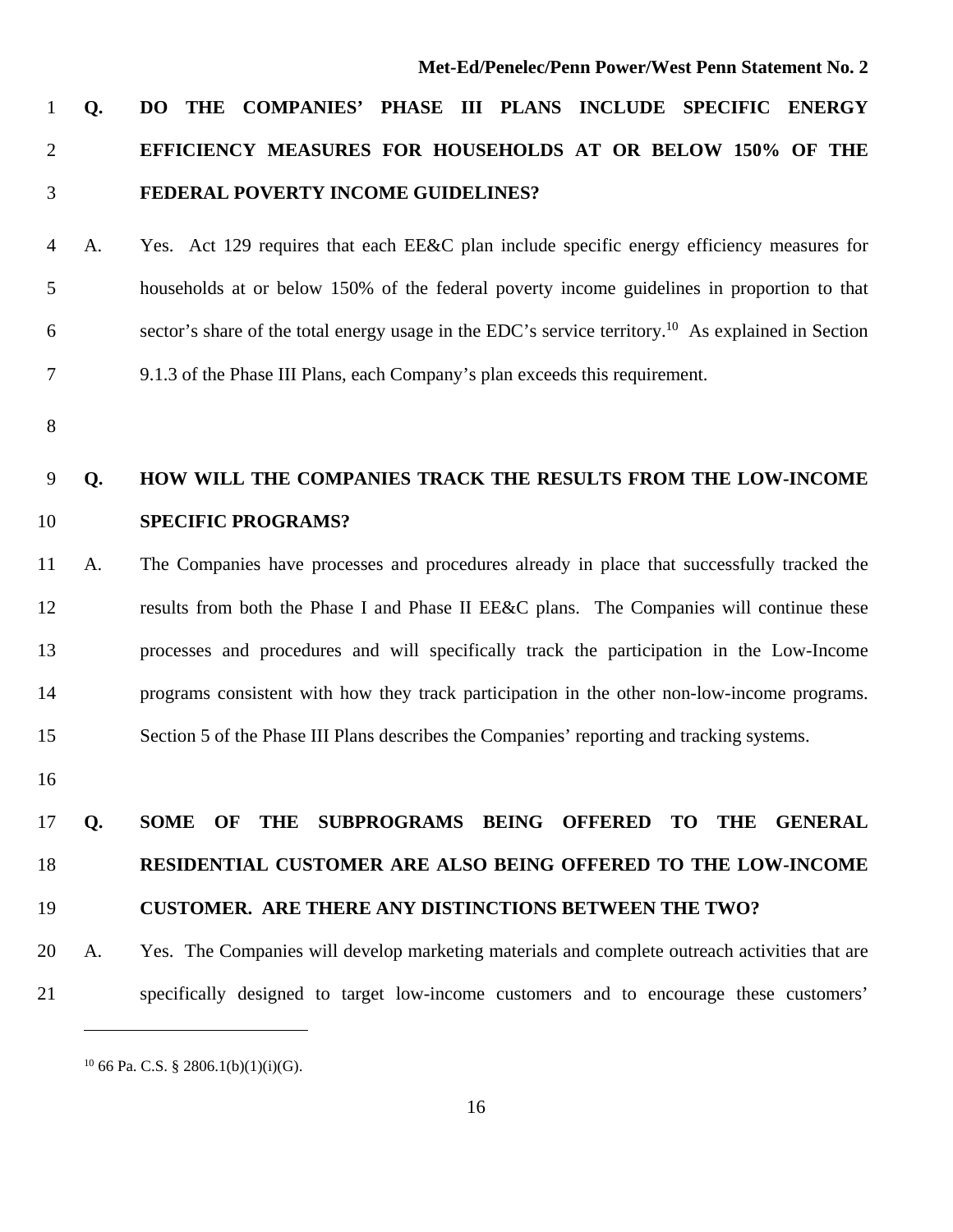1 participation in the low-income programs. The Companies also plan to provide an enhanced 2 rebate to qualified low-income customers for certain measures to offset a greater portion of the 3 incremental cost for participation.

4

### 5 **Q. WOULD YOU PLEASE DESCRIBE THE OUTREACH ACTIVITIES THAT WILL BE**  6 **IMPLEMENTED TO TARGET THE LOW-INCOME SECTOR?**

7 A. The Companies have developed extensive outreach activities during Phases I and II of the EE&C 8 Program and plan to continue these activities for Phase III. These outreach activities include: 9 Radio interviews and ads, television ads, Websites, Twitter, Facebook, bill inserts, bus signs, 10 letters, calling campaigns, post-cards, newspaper ads/articles, posters, food pantry events, Head 11 Start program events, Be Utility Wise events and various county events within the FirstEnergy 12 service territory. The Companies have routinely discussed both these outreach activities as well 13 as their marketing materials in their stakeholder meetings throughout Phase II and plan to 14 continue this practice in Phase III. Further, the Companies will continue to look for new 15 outreach activities to assist with identifying and targeting qualified low-income customers for all 16 of the low-income subprograms, and will seek feedback from residential and low income 17 representatives on these activities, as well as the Companies marketing materials, as necessary.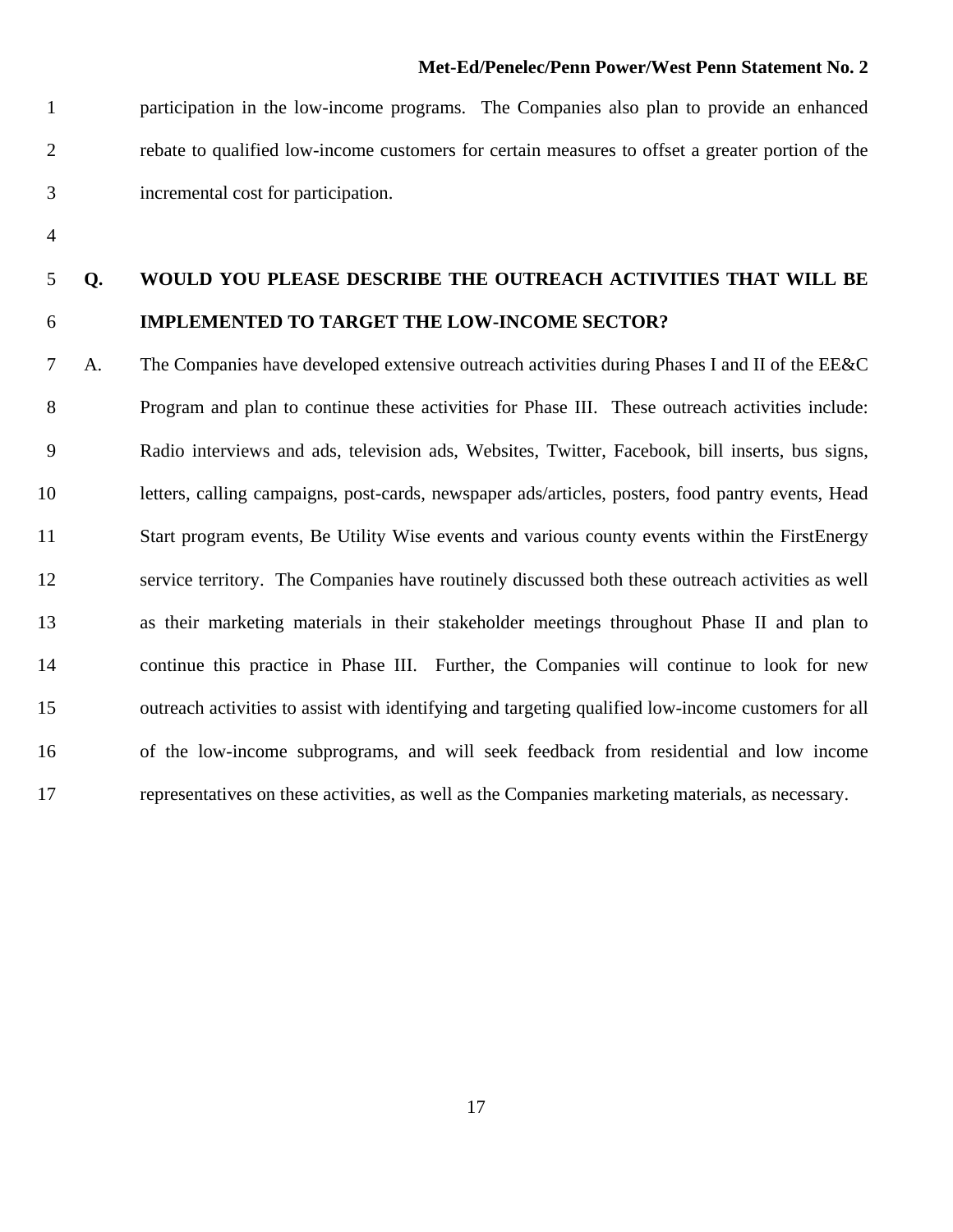### 1 **Q. PLEASE DESCRIBE THE SMALL AND LARGE C&I PROGRAMS THAT ARE**  2 **INCLUDED IN THE PHASE III PLANS.**

3 A. The Companies are proposing the following programs for the small and large C&I sectors: (i) 4 C&I Energy Solutions for Business Program – Small/Large<sup>11</sup> and (ii) C&I Demand Reduction 5 Program – Small/Large. The Phase III EE&C programs combine the C&I Equipment and C&I 6 Building programs that were offered through the Phase II Plans to simplify and streamline 7 administration as well as customer participation in the programs. Generally, C&I customers will 8 be provided targeted information on ways to save energy, which will be followed up with a 9 choice of prescriptive rebates on selected measures, or a performance (calculated based on 10 energy savings) rebate. Customized energy savings equipment and measures will also be 11 addressed through calculated rebates based upon the estimated amount of annual energy savings 12 associated with the project. The Phase III Plans also include a demand response program for 13 small and large commercial businesses and industrial customers. It will be implemented through 14 contracts with one or more PJM Curtailment Service Providers ("PJM-CSPs") who will develop 15 a portfolio of callable load response resources that will be dispatched during targeted load 16 reduction events. More detailed descriptions of each of the C&I programs for both small and 17 large customers can be found in Sections 3.3 and 3.4 of the Phase III Plans.

<sup>&</sup>lt;sup>11</sup> The classification of small and large C&I Customers is commonly governed by customer rate classes described in the Companies' tariffs.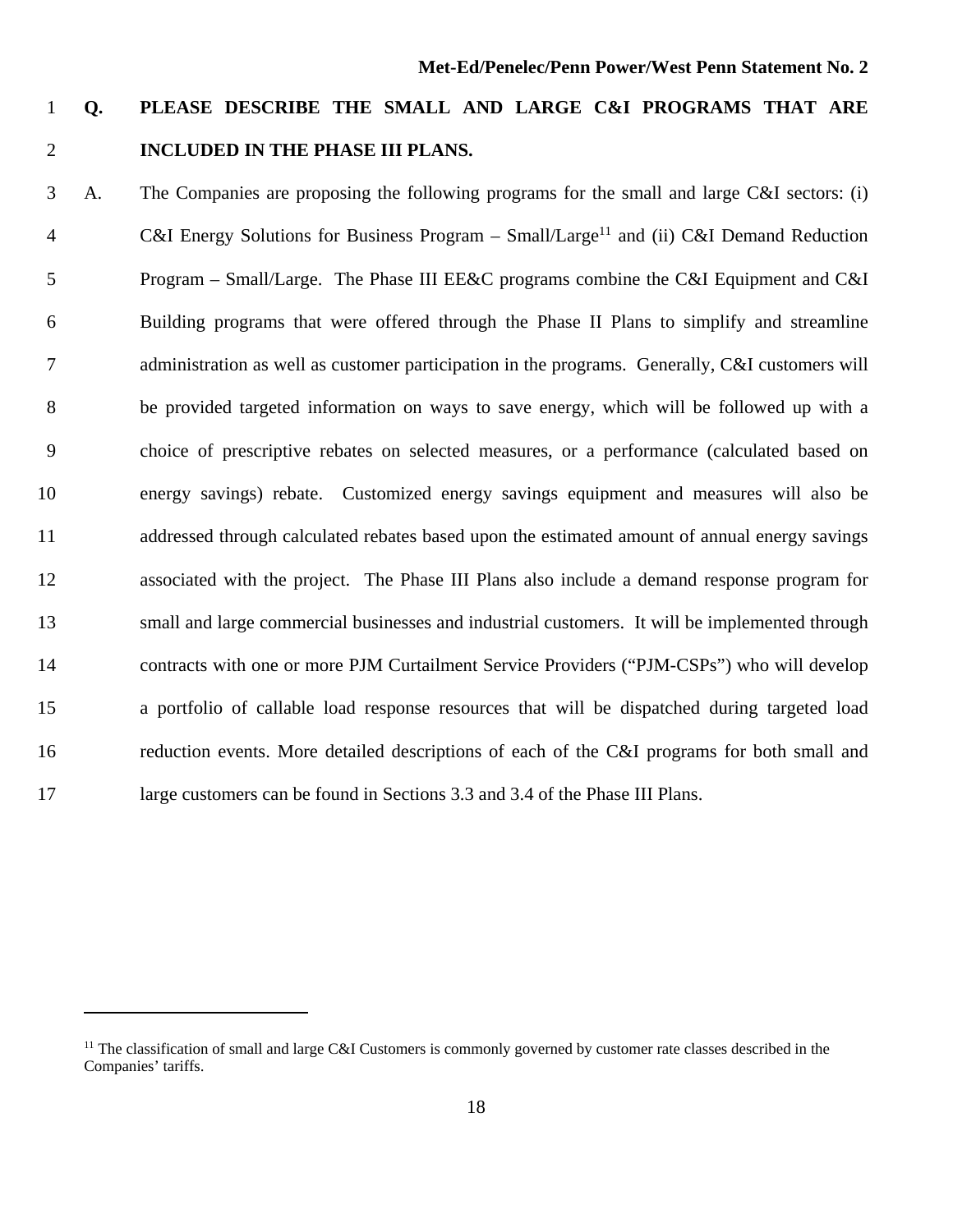### 1 **Q. PLEASE DESCRIBE THE G/E/NP SECTOR PROGRAMS THAT ARE INCLUDED IN**  2 **THE PHASE III PLANS.**

3 A.The Companies are proposing the Governmental and Institutional Tariff Program to target 4 specific applications and customers in the G/E/NP sector, which includes street lighting and non-5 profit entities served under discrete rate schedules. This program provides both prescriptive and 6 performance based incentives to G/E/NP sector tariff customers to purchase or install qualifying 7 high efficiency measures, or recycle inefficient appliances. The Companies will also target the 8 G/E/NP sector through special efforts for the prescriptive and custom energy efficiency programs 9 offered under the C&I programs in recognition of their unique decision-making and financing 10 processes for making capital improvements to facilities. These efforts will include the 11 leveraging of existing Company Area Manager relationships and employing experienced vendors 12 who specialize in working with governmental accounts. The Government and Institutional Tariff 13 program is described in more detail in Section 3.5 of the Phase III Plans.

#### 14 **VI. IMPLEMENTATION OF PROGRAMS**

15

### 16 **Q. PLEASE DESCRIBE THE COMPANIES' APPROACH TO IMPLEMENTING THE**  17 **PHASE III PLANS.**

18 A.The Companies' implementation strategy will rely on a number of Conservation Service 19 Providers ("CSPs"), program allies and other entities engaged in energy-efficiency to promote, 20 deliver, and support effective deployment of the EE&C and PDR programs. Some CSPs will 21 operate as turnkey program delivery contractors while others will provide specific functions 22 across multiple programs. The Companies intend to contract with CSPs as soon as practicable to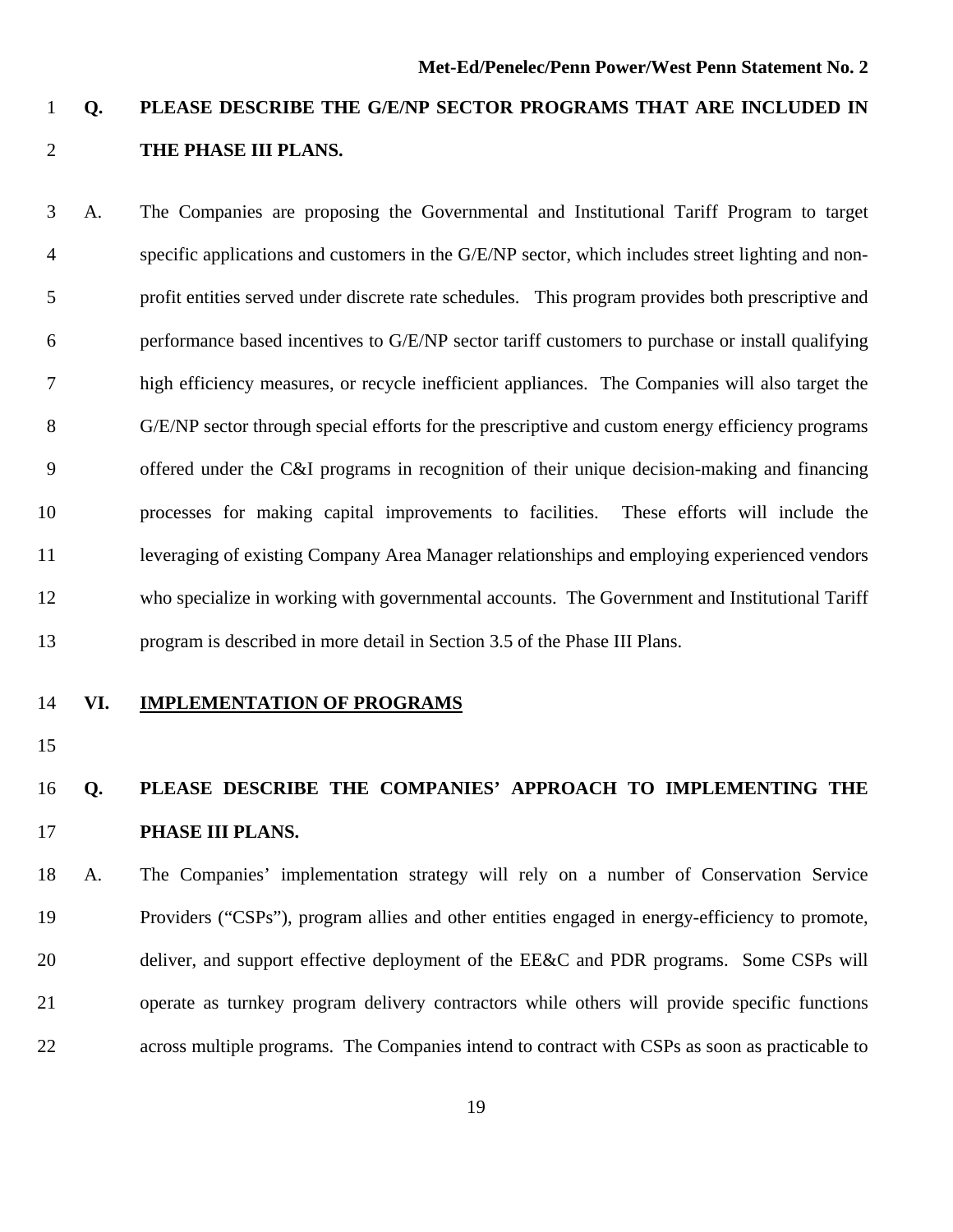1 enable a timely program transition and implementation of the proposed programs and measures 2 once the Phase III Plans are approved. Companies' Witness Dargie discusses the bidding and 3 contracting timelines in his direct testimony. As with the Companies previous EE&C plans, 4 contracts with selected vendors will be contingent upon Commission approval of the Phase III 5 programs and CSP contracts. The Companies' implementation strategy is more fully discussed 6 in Sections 1.4, 1.6 and 4 of the Phase III Plans.

7

### 8 **Q. UNLIKE PHASE II, THE COMMISSION INCLUDED A PHASE III DEMAND**  9 **REDUCTION REQUIREMENT FOR MET-ED, PENN POWER AND WEST PENN.**  10 **PLEASE DESCRIBE THE COMPONENTS OF THE PLAN THAT ARE DESIGNED TO**  11 **ACHIEVE THESE TARGETS.**

12 A. The Companies have developed both a residential and a small/large C&I demand response 13 program for these three companies. These programs were informed by a request for proposal 14 ("RFP") that the Companies issued soliciting demand response program proposals. As I 15 indicated earlier in my testimony, the residential demand response program will provide 16 notification messages to motivate customers with smart meters to reduce usage during demand 17 reduction events. The program will also provide post-event customer feedback about their 18 usage performance during the event and recommendations to reinforce their usage reduction 19 behaviors during future events. In response to the 2015 Implementation Order in which the 20 Commission encouraged Penelec to propose a voluntary demand reduction program if it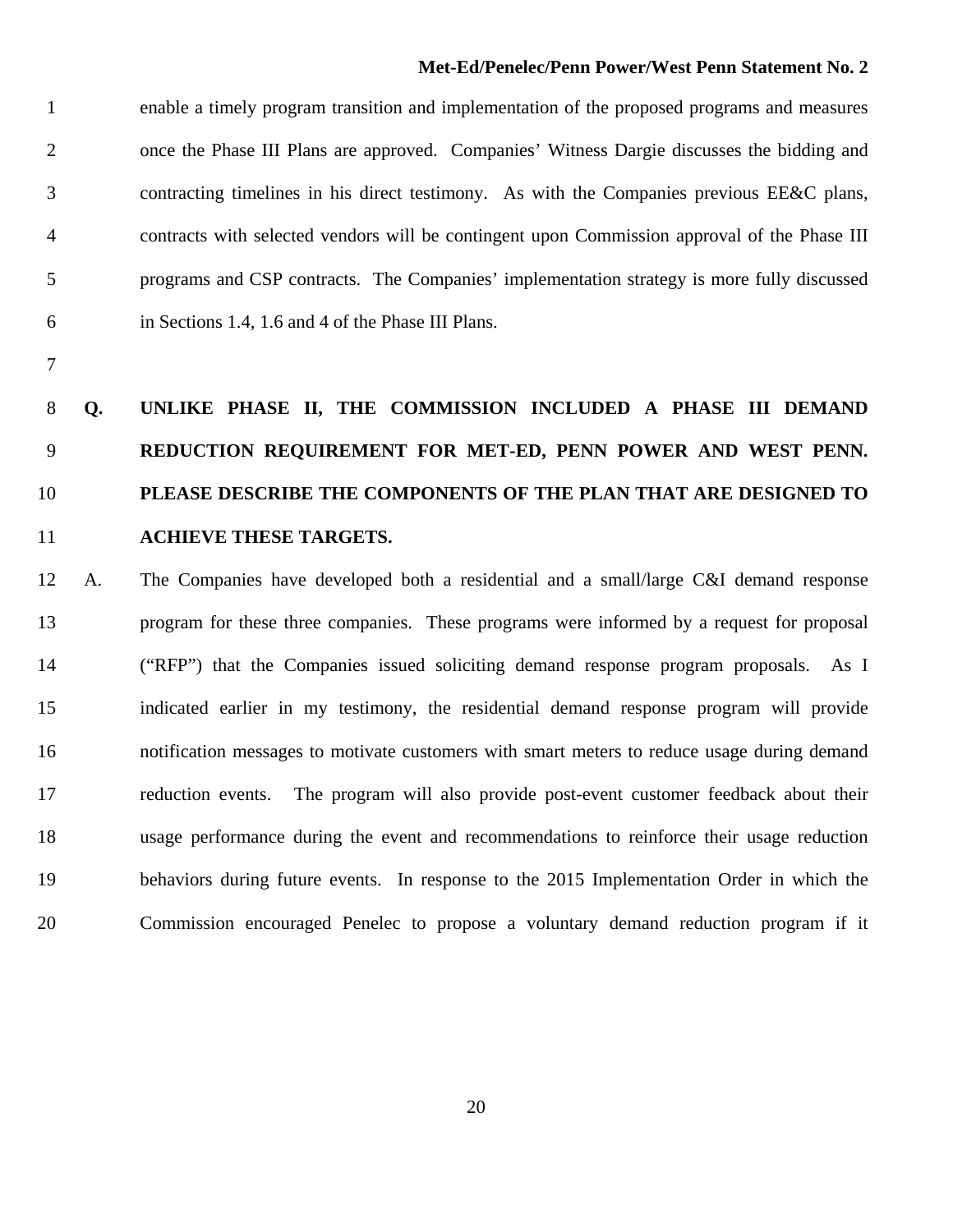1 reasonably could,<sup>12</sup> Penelec has included this same residential demand response program in its 2 Phase III Plan.

3

4 In the C&I Demand Response program Met-Ed, Penn Power and West Penn will contract with 5 one or more PJM-CSPs who will develop a portfolio of callable load response resources that will 6 be dispatched during targeted load reduction events. The program has been designed in a 7 manner so that the cost to acquire MWs from customers who participate in PJM's Emergency 8 Load Reduction Program (ELRP) is no more than half the cost to acquire MWs from customers 9 in the same rate class that are not participating in PJM's ELRP. The program budgets and MW 10 projections for the C&I demand response programs are provided in Appendix C of the Phase III 11 Plans.

12

#### 13 **VII. COMPLIANCE WITH STATUTORY AND REGULATORY REQUIREMENTS**

14

### 15 **Q. ARE THE COMPANIES' PHASE III PLANS DESIGNED TO MEET THE MWH**  16 **TARGETS IDENTIFIED IN THE COMMISSION'S 2015 IMPLEMENTATION**  17 **ORDER?**

18 A. Yes, based on the assumptions relied upon by the Commission when establishing the Phase III 19 energy savings targets, the Phase III Plans are designed to meet the MWh targets, including the 20 special carve outs for the low-income and G/E/NP sectors, as established in the Commission's 21 2015 Implementation Order. PUC Table 2 in Appendix E of the Phase III Plans shows the

<sup>12</sup> Implementation Order, p. 45.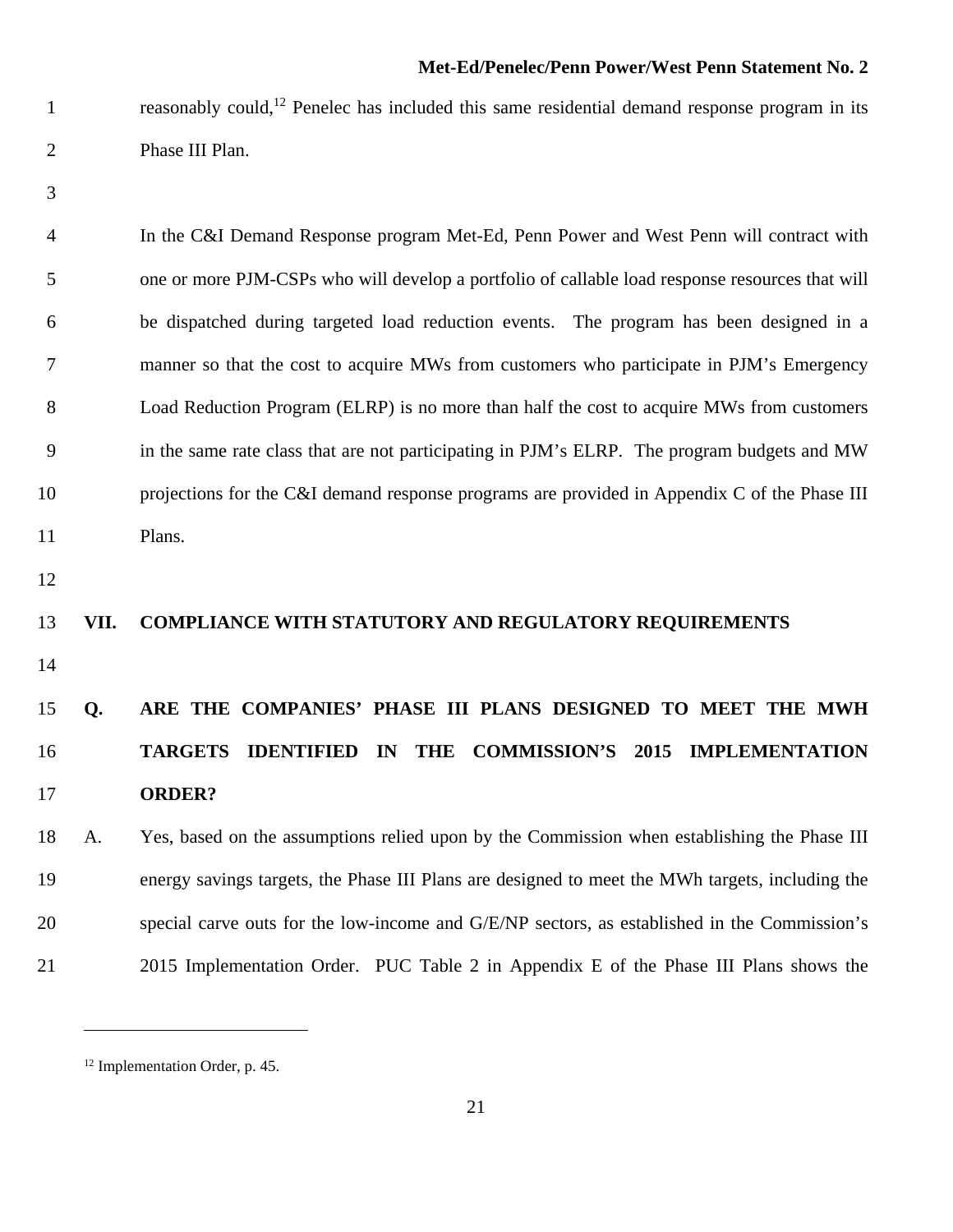1 projected MWh energy savings for each of the Companies. Further, as explained in Section 2 9.1.3 of the Phase III Plans, each of the plans also includes specific energy efficiency measures 3 for households at or below 150% of the federal poverty income guidelines in proportion to that 4 sector's share of the total energy usage in the respective Company's service territory as required 5 by 66 Pa. C.S. § 2806.1(b)(1)(i)(G).

6

### 7 **Q. ARE THE COMPANIES' PHASE III PLANS DESIGNED TO ACHIEVE AT LEAST**  8 **15% OF THE CONSUMPTION REDUCTION TARGETS EACH PROGRAM YEAR?**

9 A. Yes. The aforementioned PUC Table 2 in Appendix E indicates the projected energy savings for 10 each program year and illustrates that the Phase III Plans are designed to meet at least 15 % of 11 the consumption reduction targets each year.

12

### 13 **Q. ARE THE COMPANIES' PHASE III PLANS DESIGNED TO MEET THE MW**  14 **DEMAND REDUCTION TARGETS ESTABLISHED IN THE COMMISSION'S 2015**  15 **IMPLEMENTATION ORDER?**

- 16 A. Yes. The aforementioned PUC Table 2 in Appendix E shows the projected annual demand 17 reductions for the demand response measures for each of the Companies.
- 18

### 19 **Q. WHAT ASSUMPTIONS WERE MADE WHEN DETERMINING THE ESTIMATED**  20 **DEMAND REDUCTION RESULTS?**

21 A. When creating the RFP that was issued to solicit demand response programs, the Companies set 22 forth the parameters established by the Commission in the 2015 Implementation Order.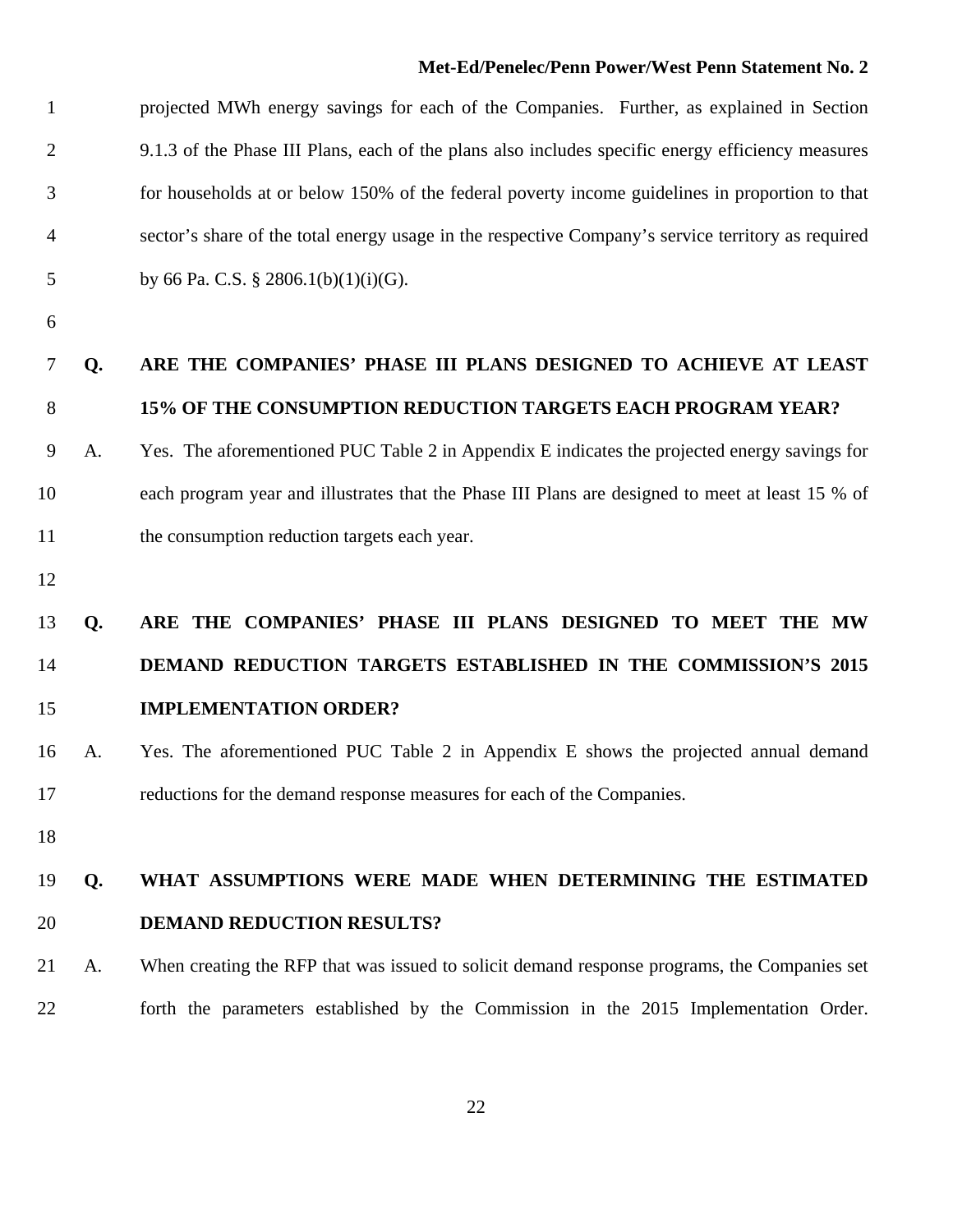1 Specifically, we required that any demand response program design be based on the following 2 assumptions:

- 3 Curtailment events would be limited to the months of June through September;
- 4 Curtailment events would be called for the first six days that the peak hour of PJM's day-
- 5 ahead forecast from PJM's 7-day load forecast (found at the following link:
- 6 http://www.pjm.com/markets-and-operations/energy/real-time/7-day-load-forecast.aspx) for
- 7 the PJM RTO is greater than 96% of the PJM RTO summer peak demand forecast (as set
- 8 forth in Table B-1 of the annual PJM Load Forecast Report) for the months of June through
- 9 September each year of the program;
- 10 Each curtailment event would last four hours;
- 11 Each curtailment event would be called such that it will occur during the day's forecasted 12 peak hours above 96% of PJM's RTO summer peak demand forecast;
- 13 **Once six curtailment events have been called in a program year, the peak demand reduction** 14 program would be suspended for that program year; and,
- 15 Compliance will be determined based on the average MW performance across all event hours 16 in a given program year.
- 17

### 18 **Q. DO THE COMPANIES' PHASE III PLANS ACHIEVE THE OVERALL TRC COST-**19 **BENEFIT THRESHOLD?**

20 A.Yes. PUC Tables 1A and 1B in Appendix E of the Phase III Plans show the projected TRC 21 results on a portfolio basis for the Energy Efficiency measures and Demand Response measures 22 respectively, for Met-Ed, Penelec, Penn Power and West Penn. The TRC for each exceeds 1.0.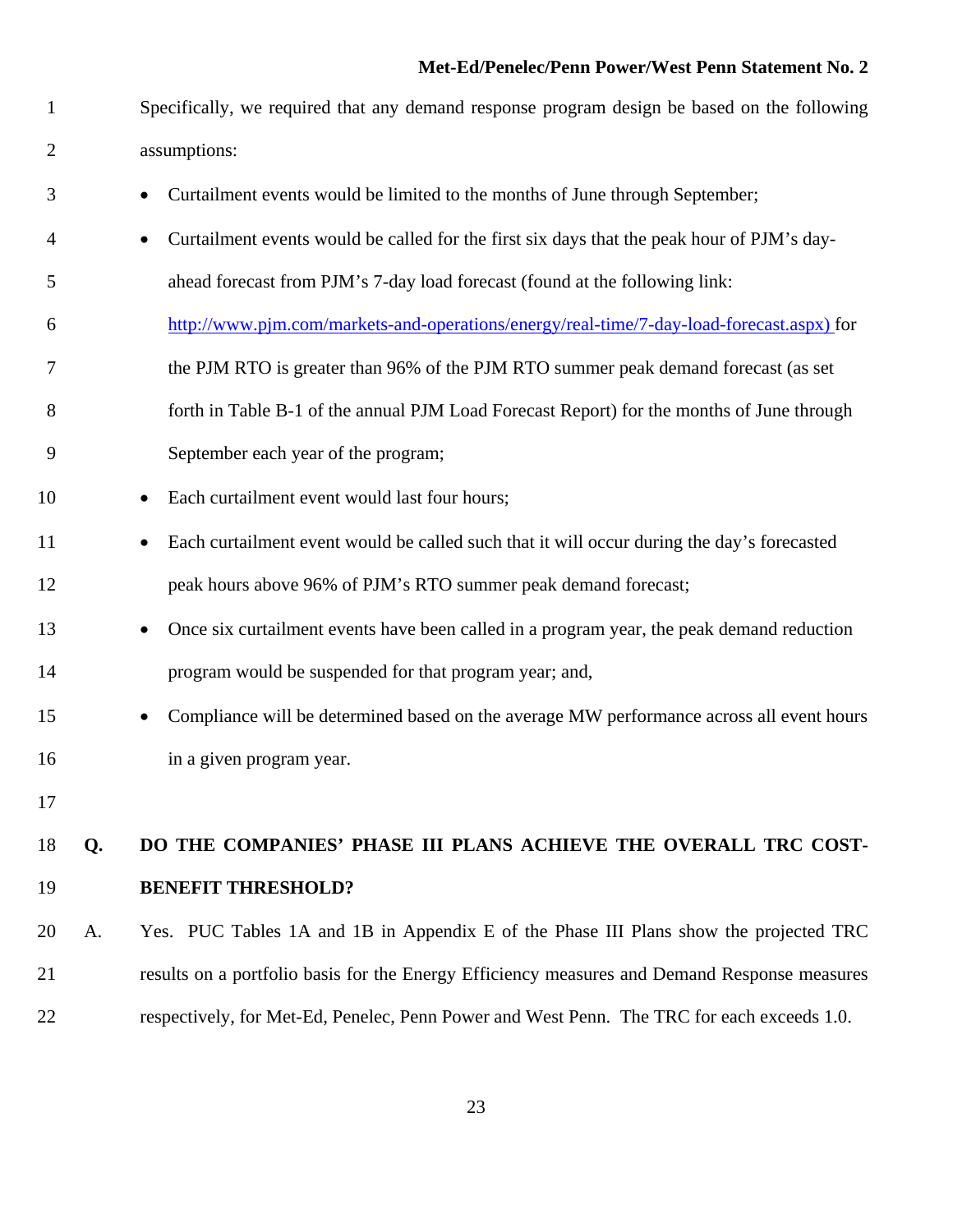#### 1 **Q. HOW WERE THE TRC RESULTS CALCUATED?**

- 2 A. Each of the TRC values were calculated consistent with the methodology prescribed by the 3 Commission in the 2016 Total Resource Cost ("TRC") test Order. Section 8.0 of the Phase III 4 Plans provides more details on the Cost Effectiveness evaluation and methodology.
- 5

### 6 **Q. DO THE COMPANIES' PHASE III PLANS INCLUDE BOTH A RESIDENTIAL AND**  7 **NON-RESIDENTIAL COMPREHENSIVE PROGRAM?**

8 A. Yes. As more fully discussed in Section 3.1.4 of the Phase III Plans, the Companies' plans 9 include comprehensive programs and measures for both residential and non-residential 10 customers that target overall energy usage and major end uses. Both the Energy Efficient Homes 11 Program and the Low Income Energy Efficiency Program offer a range of services to residential 12 and low-income customers from energy education and no or low cost measures to 13 comprehensive whole house treatments and retrofits. Similarly, the C&I Energy Solutions for 14 Business Program also offers a range of services for commercial, industrial and 15 governmental/educational/non-profit customers from energy audits and education to incentives 16 for the retrofit of major building end-uses, building shell improvements and comprehensive 17 process improvements.

18

### 19 **Q. DO THE COMPANIES PHASE III PLANS INCLUDE A VARIETY OF MEASURES**  20 **THAT ARE PROVIDED EQUITABLY TO ALL CUSTOMER CLASSES?**

21 A. Yes. Based on the programs and measures selected and included in the Companies' Phase III 22 Plans, as listed in Tables 8, 10, 12 and 14, there is at least one energy efficiency program and a 23 wide variety of measures available for each class of customer.